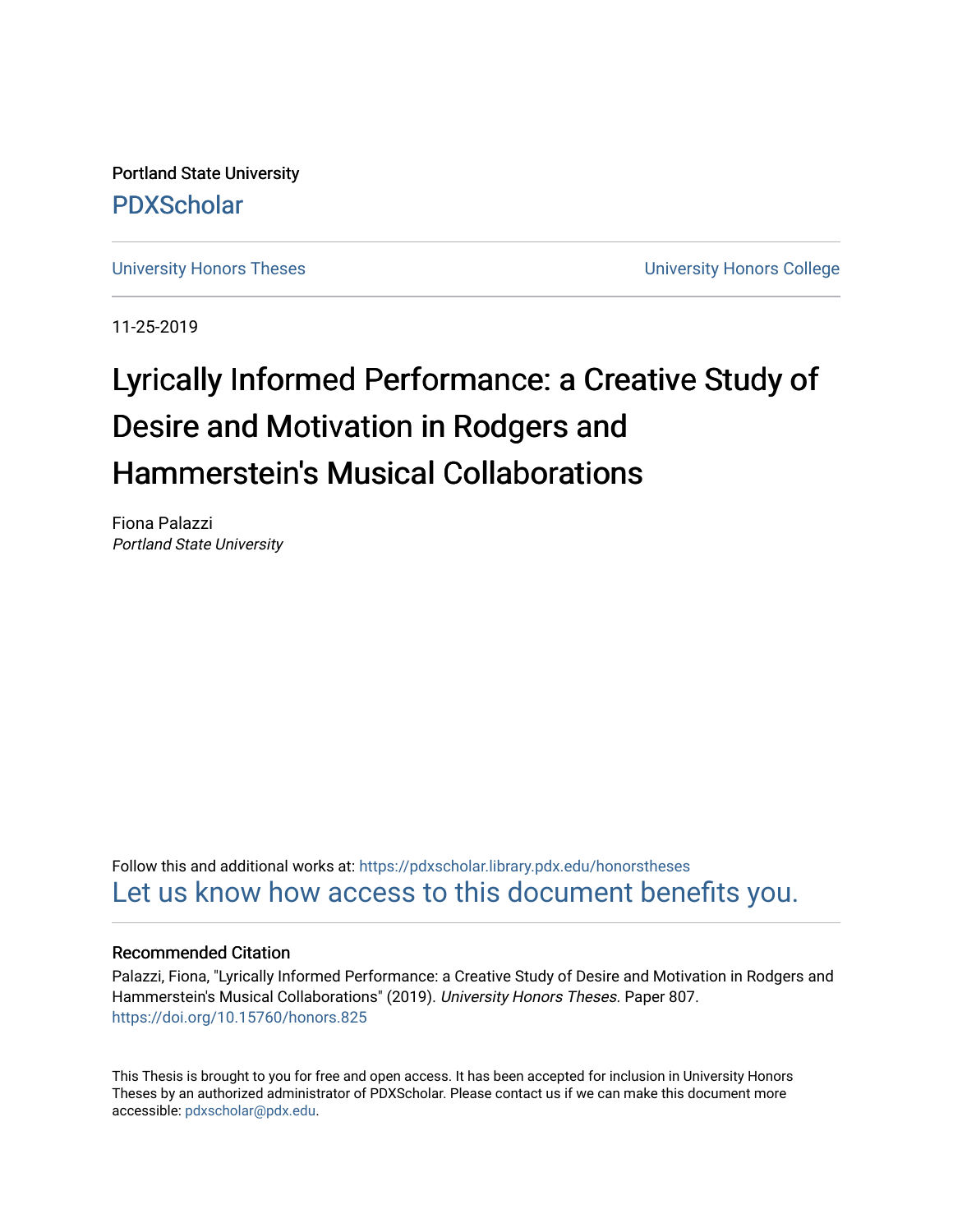# **Lyrically Informed Performance: A Creative Study of Desire and Motivation in Rodgers**

## **and Hammerstein's Musical Collaborations**

By

### Fiona Palazzi

An undergraduate honors thesis submitted in partial fulfillment of the requirements of the degree

of Bachelor of Arts

In

University Honors

And

Arts and Letters: Emphasis in Theater and English

Thesis Adviser

Jonathan Walker, Ph.D.

Portland State University

2019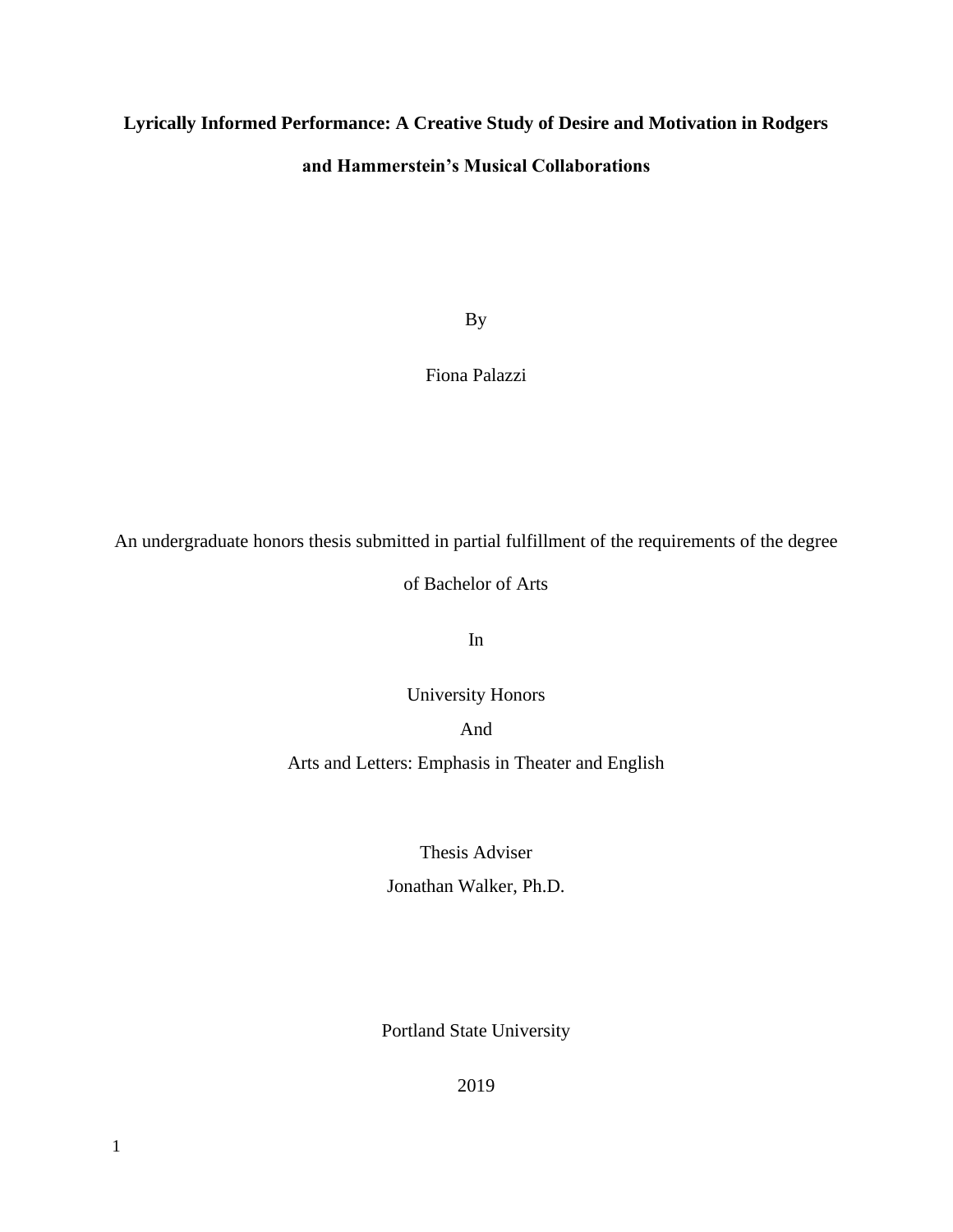#### **Introduction**

The names "Rodgers and Hammerstein" carry tremendous weight within America's community of theater artists. For those unversed in the icons of this specific community, Richard Rodgers and Oscar Hammerstein are a composer and lyricist duo who arguably created the most memorialized and influential musicals ever to have graced the American stage. Their characters are so thoughtfully written and alive that they appear to be jumping out of the pages of the score before one's very eyes. There is a unique intensity in the motivations and desires that these characters radiate through their songs. The expression of desire and motivation in the songs makes each character on stage vulnerable and deeply human to the audience. In the creative thesis, I investigate how I can use evidence of desire and motivation in Hammerstein's lyrics to inform my own acting and vocal choices when performing his characters' songs. For the purposes of this project, I will define "desire" as "a diffuse, continuous force that gets channeled into (or displaced onto) the constitution and expression" of one's object of desire (Cameron and Kulick, 2003). This definition of desire gets at the idea that each song serves a purpose within the play, which is to propel the story and characters forward in pursuit of that which they desire. The characters in each song need a reason to act, and this reason is rooted in their desires. The characters desire something, their desire motivates them to take steps towards getting that something, and we see these actions take place in the characters' songs.

These songs are the emblems of the Golden Age of musical theater. In fact, Rodgers and Hammerstein's music defined the Golden Age of musical theater, which is a stylistic era that occupied Broadway from 1943-1959. This era paralleled the hope of American audiences emerging out of the horrors of World War II. America was recovering from the aftermath and trauma of war in the middle years of the Golden Age period. Broadway became host to an

2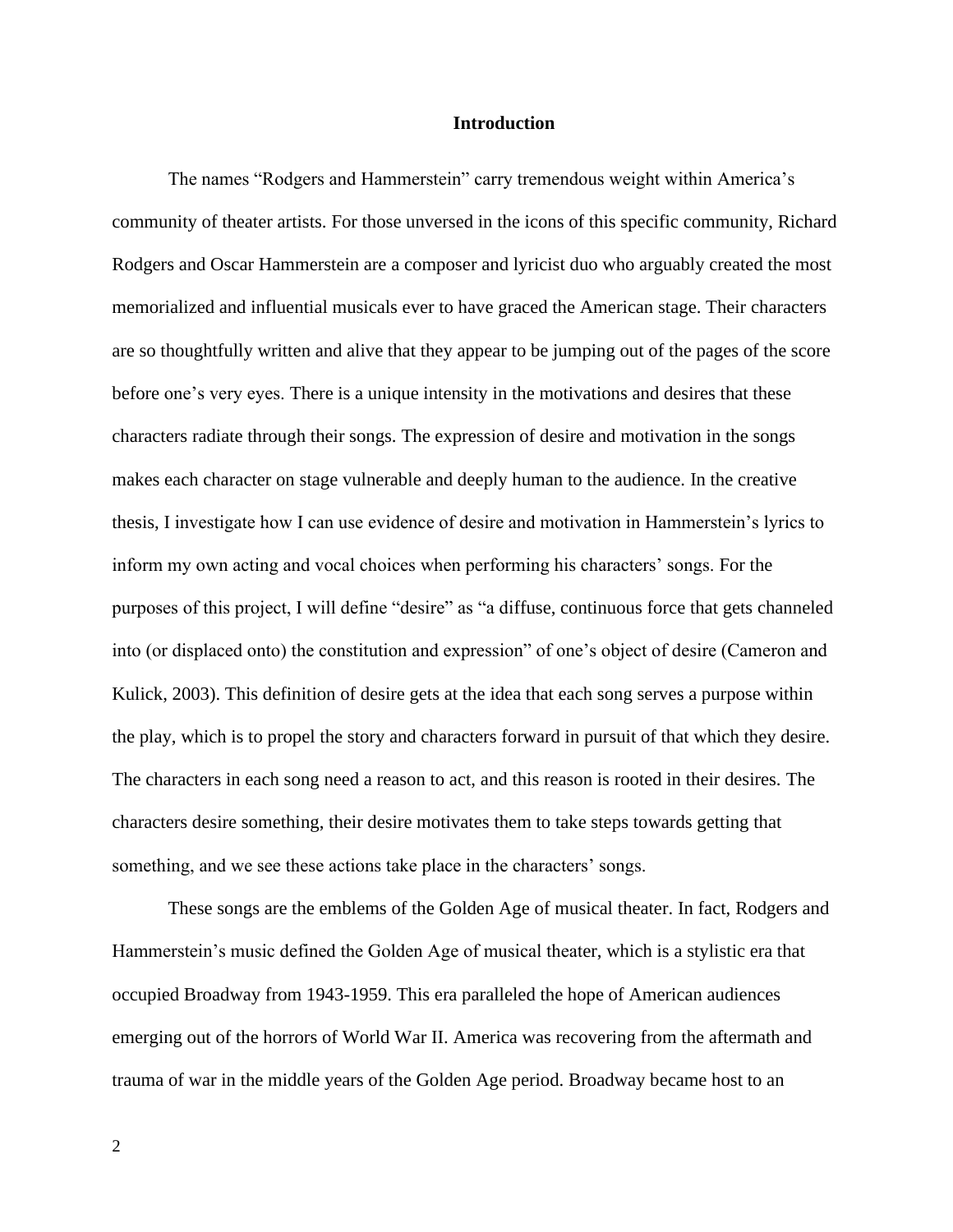assembly of troubled characters and dark plots, but it also held onto themes of solidarity and resilience. In the later years of the Golden Age, musicals began to introduce charged topics such as cross-cultural assimilation, which foreshadowed the political movements that came to the forefront of American history in the 1960s. All of Rodgers and Hammerstein's Broadway blockbusters—*Oklahoma!, Carousel, South Pacific, The King and I,* and *The Sound of Music* modeled these trends and received mixed reactions for their provocative subject matter.

Aside from providing a theatrical view of subject matter which conservative America had deemed too uncomfortable or irrelevant to address in public discourse, these revolutionary musicals were also constructed in an innovative way. *The King and I*, *Oklahoma!*, *Carousel*, *South Pacific*, and *The Sound of Music*—the musicals from which I have selected songs—are all products of Hammerstein's musical adaptations of non-musical plays, plays that relied solely on dialogue to represent the relationships and emotional dimensions of the characters. This root in purely dialogical narrative was partially what inspired the integrated quality in Rodgers and Hammerstein's "book musicals." The connection between song and dialogue is also where the critical component of my creative thesis comes into play.

I will be conducting a literary reading of the lyrics of each song on my set list: "Getting to Know You," "Surrey with the Fringe on Top," "Mr. Snow," "We Kiss in a Shadow," "Something Good," "I Cain't Say No," "When the Children are Asleep," "A Wonderful Guy," and "If I Loved You." For my literary readings, I will use a theory pertaining to "conversational storytelling" as a model for my method of analysis. The theory postulates that "anything that is incongruous with respect to social, cultural, or textual norms is potentially evaluative; incongruities (figures of speech, for example) serve as *invitations* to share the narrator's beliefs, ideas, attitudes, perceptions, or values" (qtd. in Labov and Polanyi, 1986). The sources I have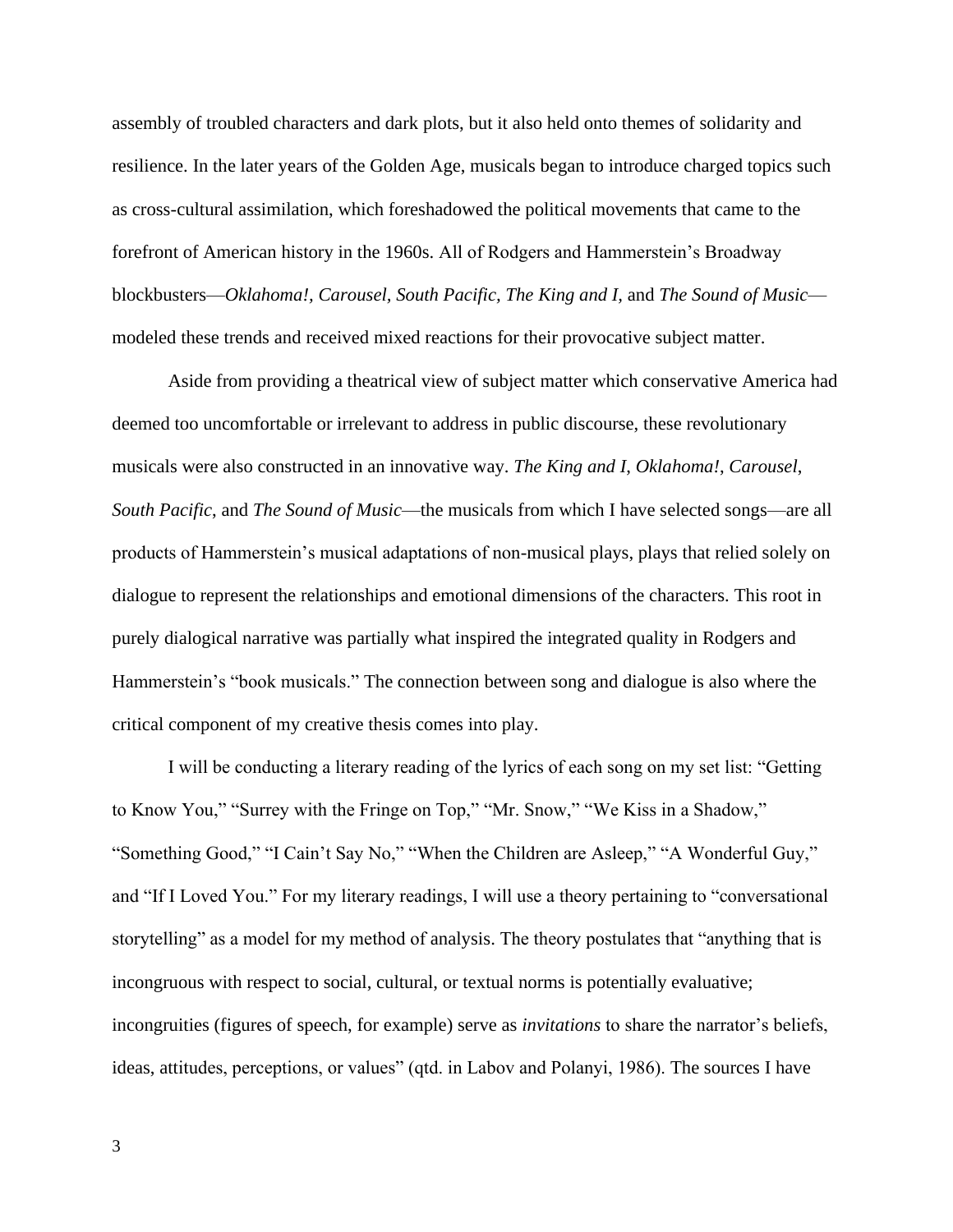collected in my bibliography contain crucial information about the historical period and cultural context in which these musicals were written and staged. These sources gave me a foundational knowledge of what features of the lyrics correspond with the norms of the time and the genre. This knowledge made social and contextual incongruities easier to recognize in the lyrics. Once I determined the incongruities in the lines of each of the songs, I was able to theorize about each of the character's desires and objectives in these songs. This knowledge helped inform the acting, blocking, and vocal choices I made when preparing my performance material and also helped me to create more focused and emotionally persuasive characters on stage.

In this creative thesis, I utilize an acting method rooted in the textual analysis of Oscar Hammerstein's song lyrics, which represent the characters' motivations and desires. These motivations and desires act as a point of contact between myself and the characters I will be portraying, and my analysis of them informed how I persuasively represent these characters in my recital. By first preparing the embodiment of a textual analysis of Hammerstein's characters, my performance will result in an entirely new text, which will be presented through voice, words, and movement. This text will open the door for further conversation of Hammerstein's work within the discourse community. In addition to writing essays that analyze the language of desire in these songs, I have conducted a physical experiment that explores how lyrics relating to motivation and desire can translate into vocal and acting choices in a live performance.

This paper is comprised of nine essays which analyze the lyrics of each of the songs I will be performing and an essay reflecting on how I used these analyses in the process of preparing my delivery of the songs. For all ten essays I have used a specific structure with the purpose of extracting how the characters use their lyrics, consciously or unconsciously, to allude to their underlying desire. I answer the questions: What is the character saying in each line? How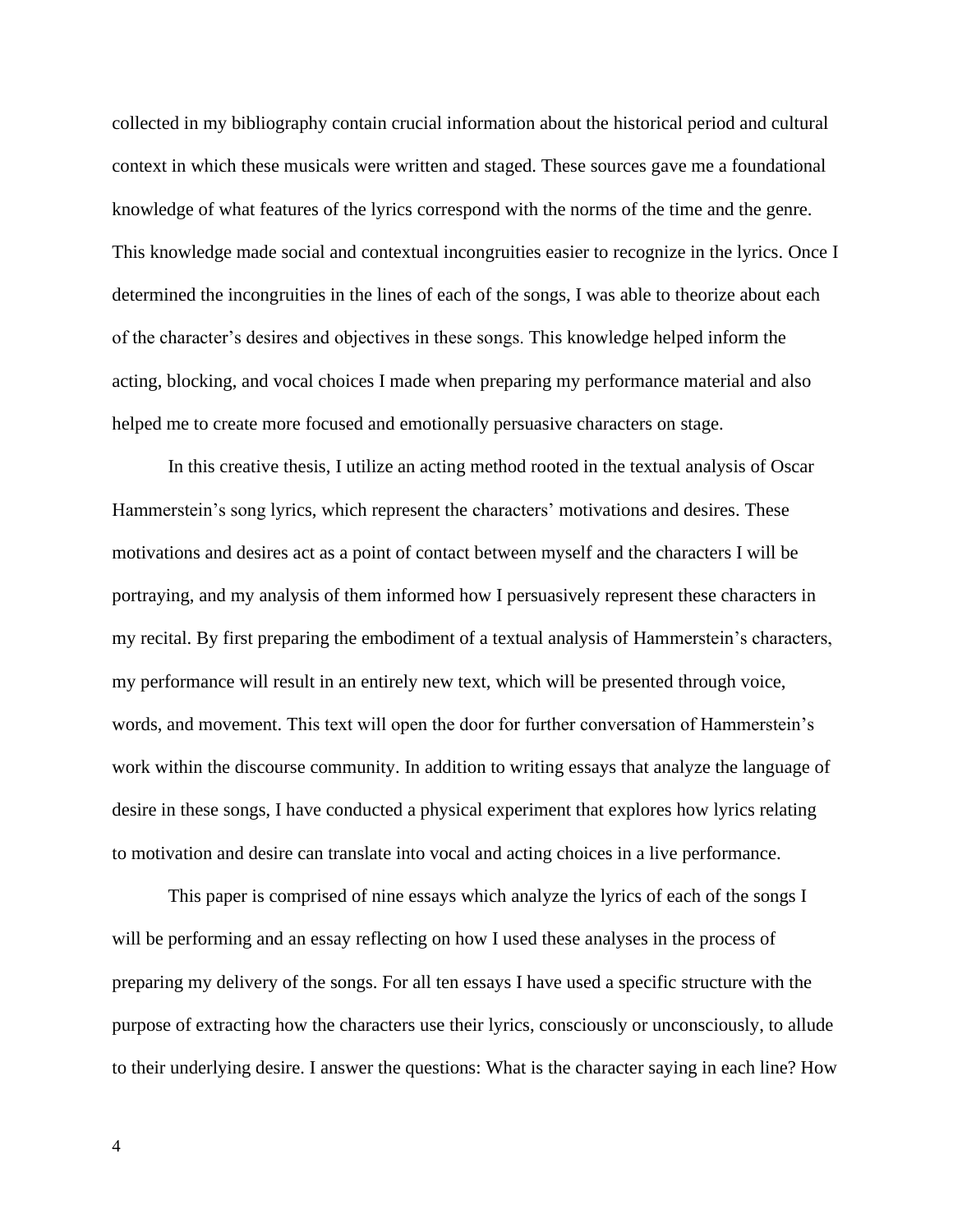are they saying it? And how does this hint at this character's desire? I have organized the ten essays chronologically, as this will be my performance order.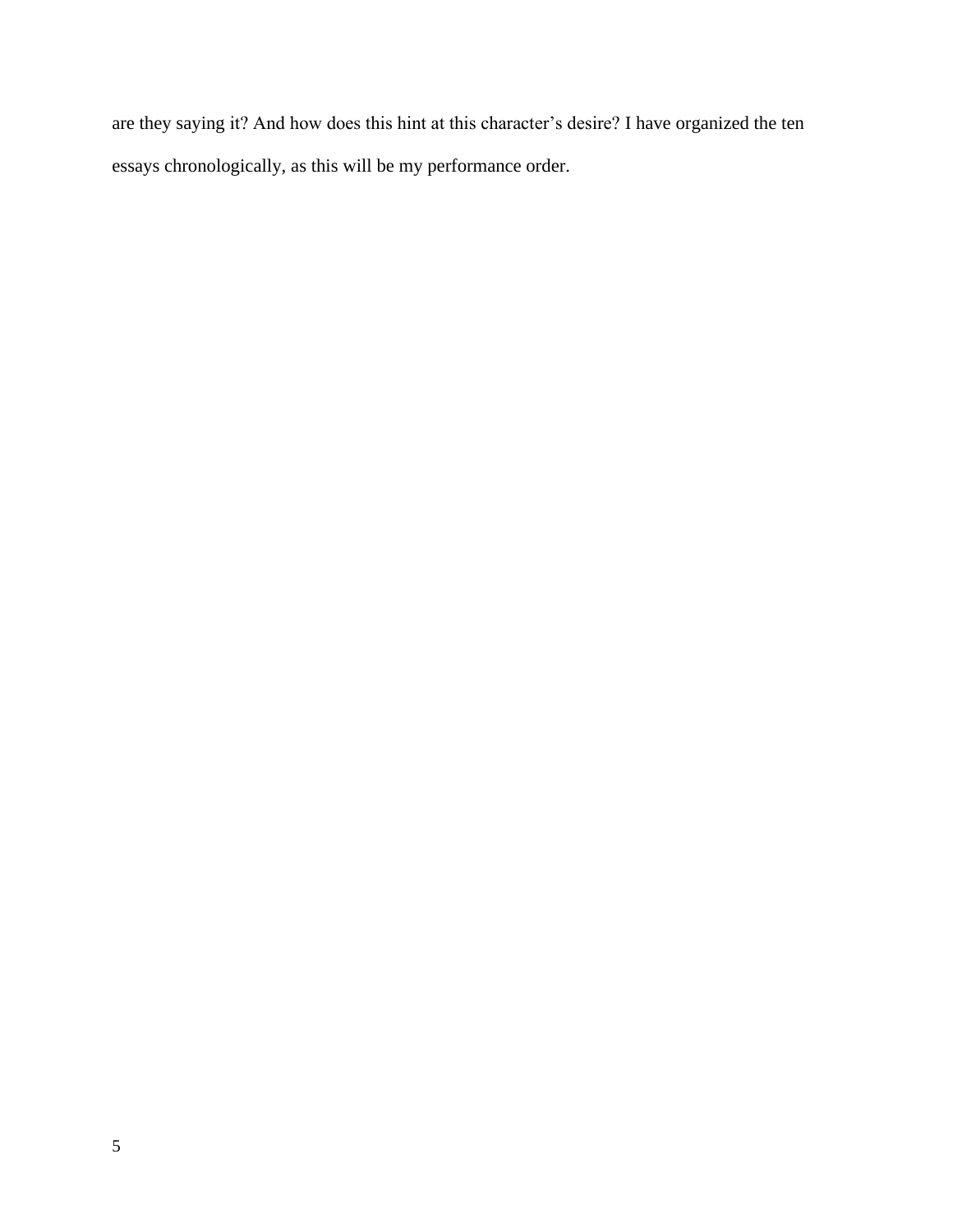#### "I Cain't Say No"

The song "I Cain't Say No" is from Rodgers and Hammerstein's first musical together, *Oklahoma!* This song is sung by one of the supporting characters named Ado Annie, a farmer's daughter who has recently emerged from her pubescent shell. She sings this song as a response to her friend Laurey chiding her for pursuing more than one man at once. "I Cain't Say No" is Annie's explanation of why she can't help herself from doing so. This song provides the audience with evidence of Annie's desire for freedom and adventure. We see her try to rid herself of the guilt she feels for acting outside of societal norms.

At the outset of this song, Annie sets up her defense by establishing her credibility. She tells her friend Laurey how she has known "whut's right and wrong since [she's] been 10," which is Annie's attempt to make her following argument appeal to Laurey, who is strait-laced and sees many things as black and white. She follows this initial statement by informing Laurey about the stories that she has been told that warn her to stay away from men. Annie uses this information in order to separate her own behavior from behavior that is produced from a place of naivety.

These statements indicate Annie's desire for freedom and adventure because she uses them as antithesis for the argument she is about to make. She begins the song by stating that she is proper and aware that women should stay away from men. This adds emphasis to her later argument that her forward behavior is justified and that she shouldn't have to avoid male attention.

Annie goes on to express how she knows the rules when it comes to romantic behavior, but she wants to acknowledge that it's much more enjoyable to break them. Annie says this by presenting examples where she is expected to act one particular way, but finds herself

6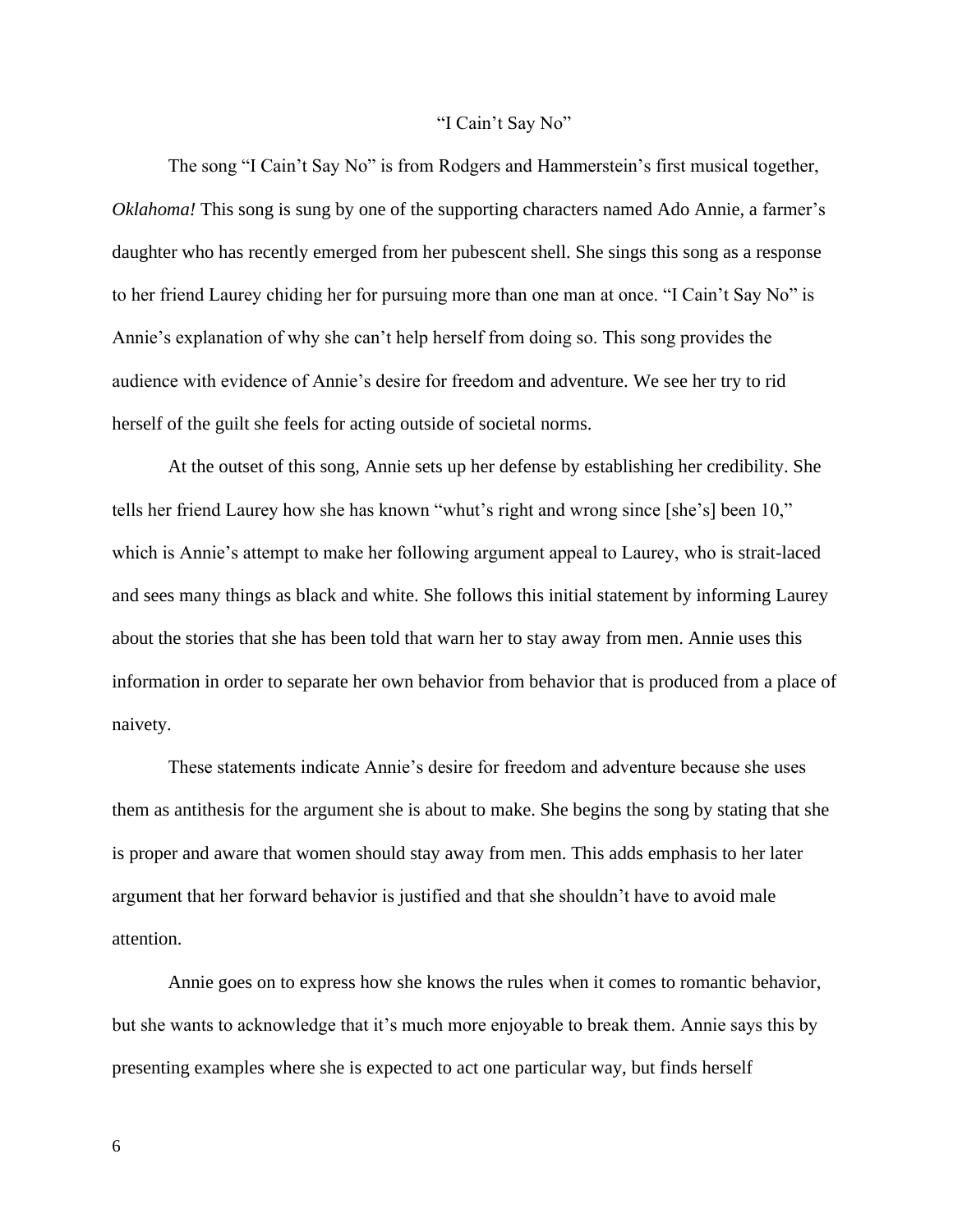responding with her own instincts instead and not regretting it. She describes a situation where she was supposed to slap someone who had tried to kiss her, but she "somehow, sorta, want[s] to kiss him back." She explains how her authentic self is not "prissy and quaint," and that she's "not the type that c'n faint." These statements frame her as the victim of these urges rather than the perpetrator of them.

These statements in which she describes her gut response to certain situations hint at her desire for freedom and adventure because in every example that she provides to Laurey the behavior that is expected of her is uninteresting and constrictive. She is highlighting how unfair she feels these social rules are that restrict her and shame her for doing what she wants.

In the next section of the song, Annie says that all women can deny that they don't desire adventure and freedom, but this denial is a lie. She says this by inviting Laurey to step into a potential scenario with her. She asks Laurey what she would do if she was given compliments such as being told that her lips were like "cherries, roses, or berries."

This invitation hints at Annie's desire for freedom and adventure because putting Laurey in her shoes is an attempt at making Laurey agree with her. When more than one person has the same viewpoints and desires, they are more socially acceptable to act on and express them. Annie is trying to recruit Laurey over to the side of unrepressed opinions and urges. She finishes the song by providing an image of a man in a "sombrero and chaps," describing him as a "Romeo" and openly admitting her attraction to him. By the end of the song, Annie has let go of all inhibition and has gotten over her original shame about her adventures with the cowboys she has met.

In this song, we see Annie attempt to present herself as educated and mature. She then admits that sometimes she acts outside of the social norms with actions led by her own instincts.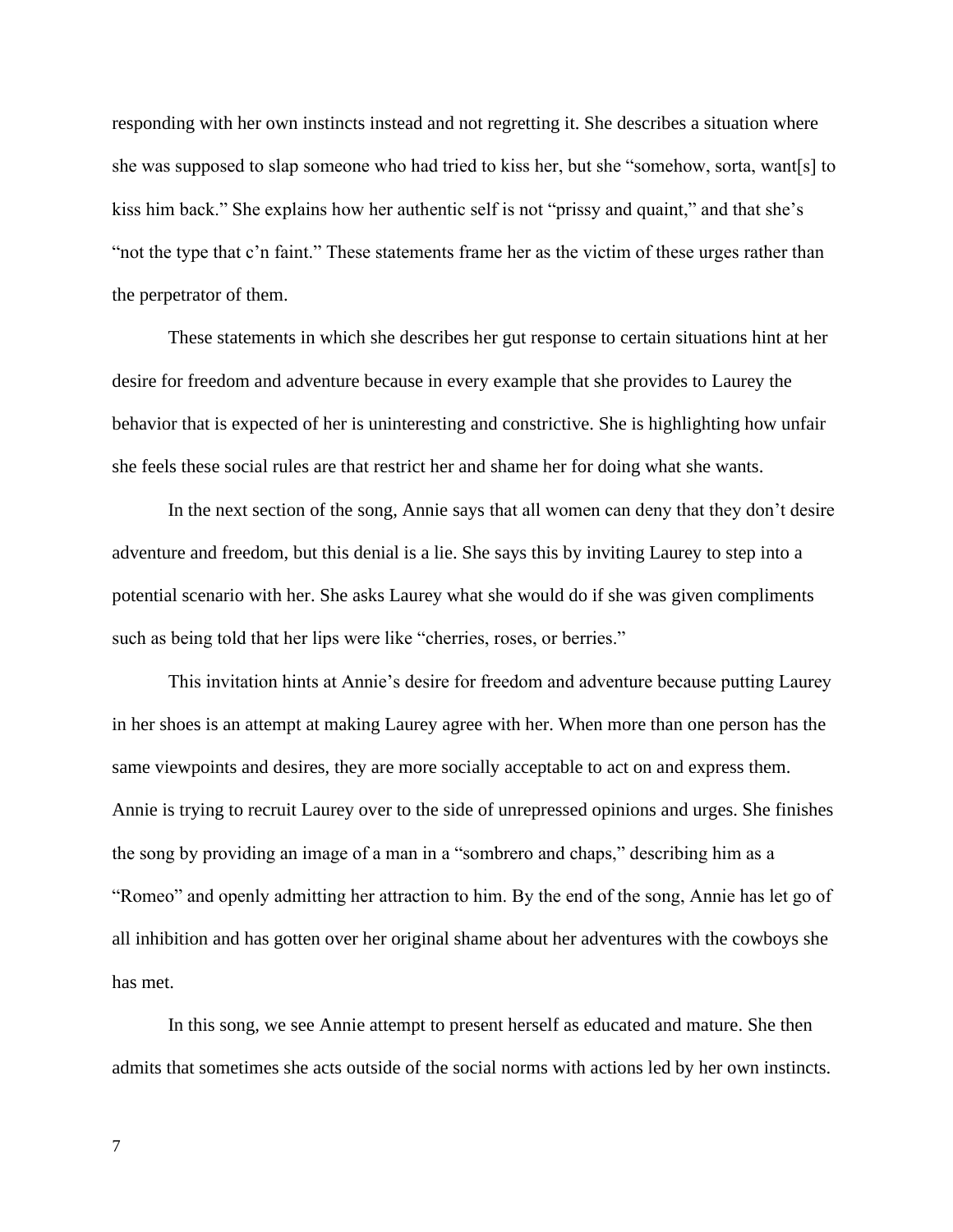She asks Laurey to step into her shoes, then Annie openly declares the desires she was previously ashamed of. The song uses her encounters with the cowboys in town as a way to show us her adventurous, bold nature. I look forward to exploring the extremity of her lively character and her transformation from embarrassed to proud.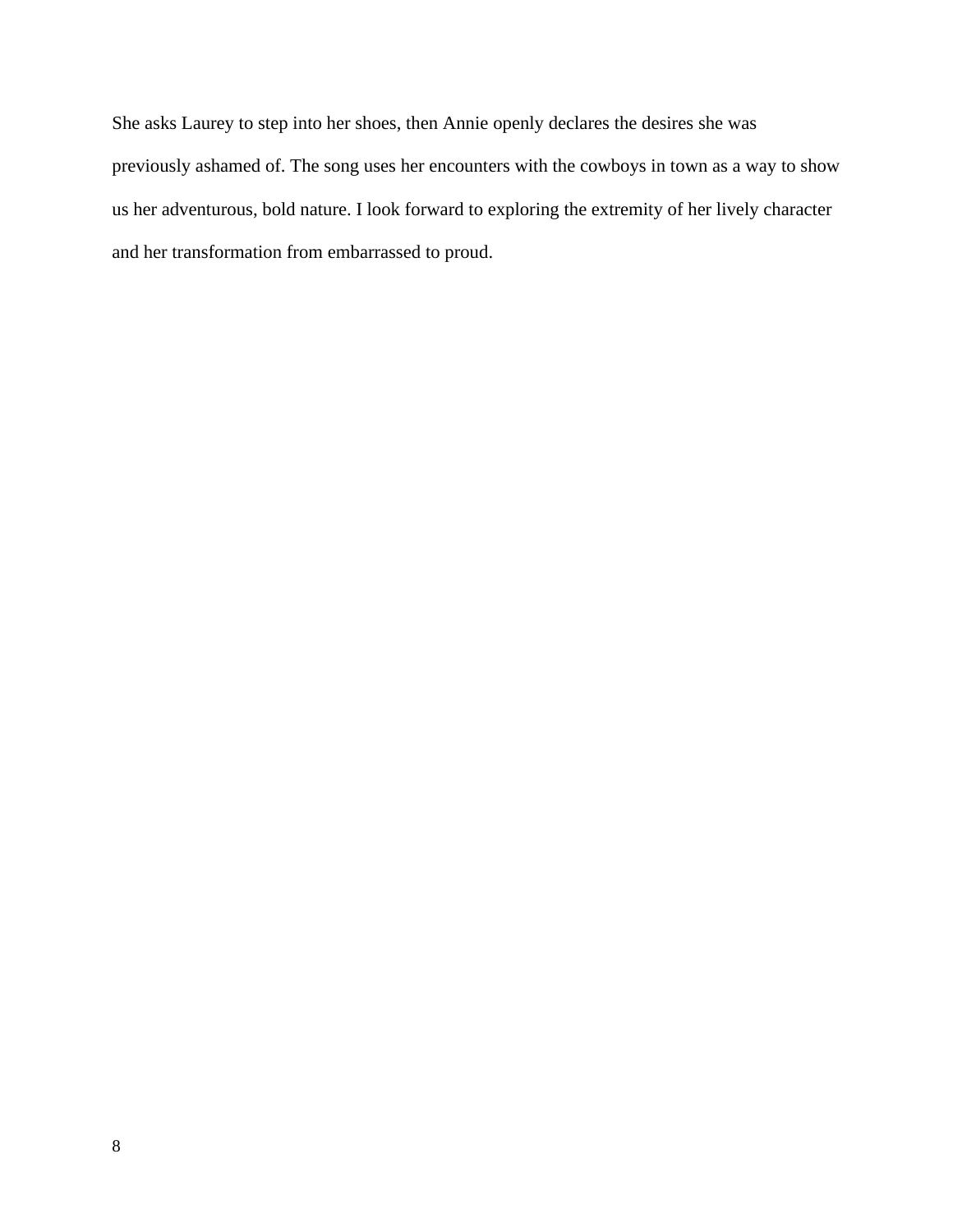#### "Surrey with the Fringe on Top"

The song "Surrey with the Fringe on Top" is a famous tune from Rodgers and Hammerstein's musical *Oklahoma!* In this song, Curly—a young cowboy—has waited until the last minute to ask a young woman named Laurey to the "box social." She is irritated at how long he has waited and is now resistant to the idea of going with him. He describes the Surrey (a horse drawn buggy) he intends to take her in, in an attempt to persuade her to say yes.

Curly begins the song with the bold phrase "when I take you out tonight with me." He is saying that he intends on taking Laurey to the dance with him, even if her initial answer is no. He says this by purposely speaking in statements rather than inquiries that would require Laurey's answer. His assumption that Laurey will say yes to his proposition is one example of his yearning yet innocent arrogance, which creates an incongruity in this song. His opening statement instantly sets up the rest of the song to be describing the dreamed-of scenario, not acknowledging that it has not yet happened or even been agreed to by Laurey.

Curly tells Laurey that he believes she wants to go to the dance with him by dropping subtle hints to her in the form of repeated phrases and questions. The phrases in this particular song are repeated in different forms, such as changing, "I'm a-thinkin'" to "you're a-thinkin," and the following line, "don't you wishty'd go on forever?" being said three times in a row. Curly subtly changes the pronoun "I" to "you" as a way of telling Laurey that they both want the same thing whether she admits it or not, which is to go to the dance together. Another form of repetition in this song is when Curly adds descriptive passages around the repeated word "surrey," to make it more alluring. An example of this is when the line "that shiny, little surrey," is repeated twice and then enhanced by the phrase "with the fringe on top." All these lines bring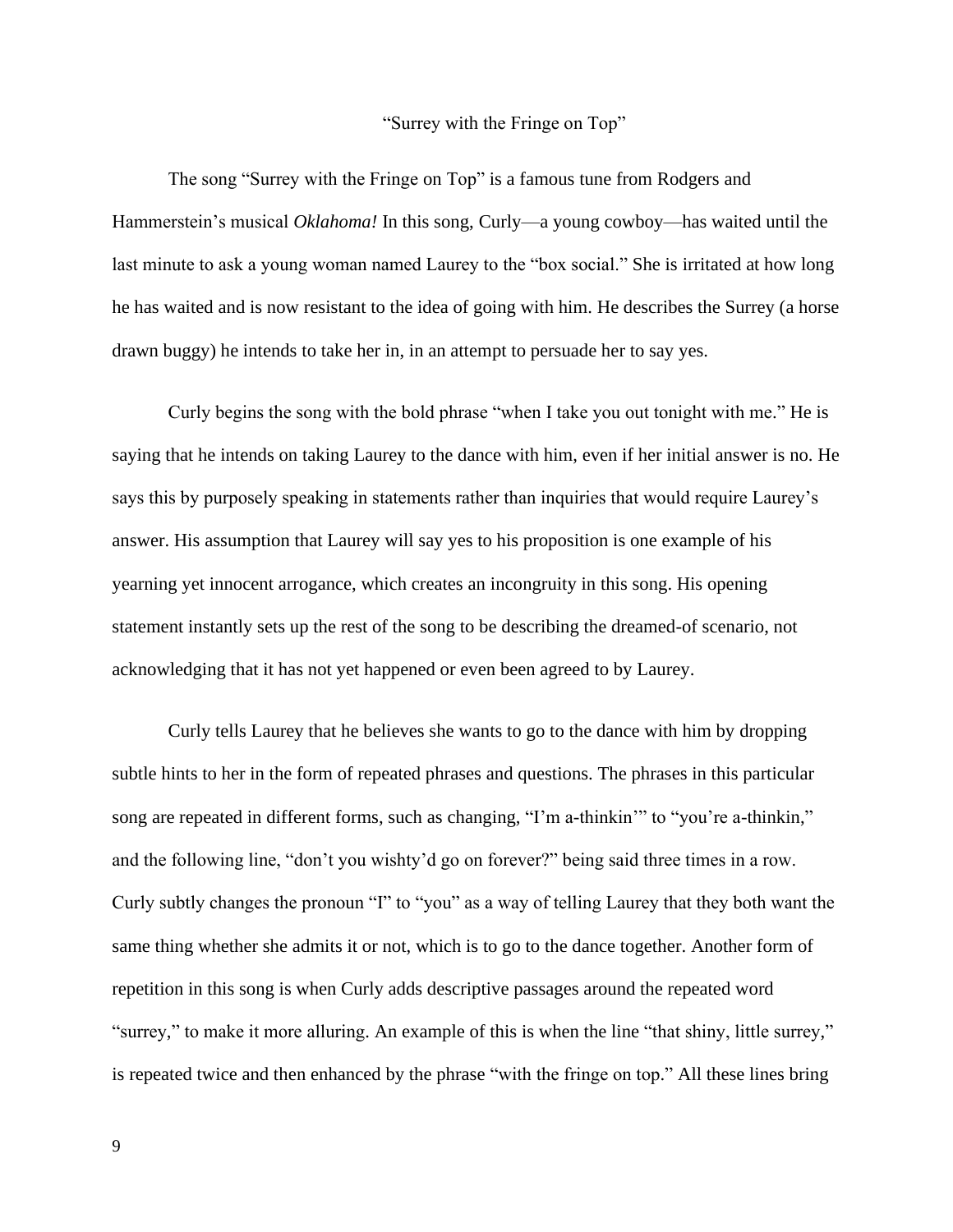focus back to the vehicle they will supposedly share when riding to the box social. This surrey is not only a source of confidence for Curly, because of its glamour, but it is also a way for him to try to get what he wants, while not really saying it. He makes the idea of going to the dance together alluring by focusing on the glamour of their mode of transportation rather than proving himself worthy. He wants to spend the evening with Laurey, but by making it about the surrey he hides his own vulnerability. He is not asking her to go with him, he's asking her to go with the surrey. Perhaps when Curly says "the surrey with the fringe on top" he is unconsciously alluding to himself. He reveals a lack of complete confidence by framing it like the surrey will be taking her out.

Curly accidentally reveals to Laurey how thrilled he is at the idea of going to the dance with her by adding more and more detail to his proposition. He begins his phrase, restarts it, then adds more detail before finishing it. An example of this is located in the line "When I take you out in the surrey, when I take you out in the surrey with the fringe on top." It is as if Curly falters and has to regather his thoughts halfway through, revealing his excitement at such an idea.

Aside from the repetition in the lyrics, the alliteration in this song works to indicate Curly's mood and desire in each verse. The alliteration uncovers moments of Curly's intense feelings through audibly pleasing diction and other poetic qualities that contrast with the teasing, boastful nature of the song. Some examples of this include "fly in a flurry," "dogs'll dance," "wind'll whistle," "cows...in the clover," and "river will ripple."

Curly goes on to reassure Laurey that she will enjoy herself if she goes to the dance with him. As seen in these examples of alliteration, descriptions of many different animals are included throughout the song. Animals establish a physical and familiar setting, which is part of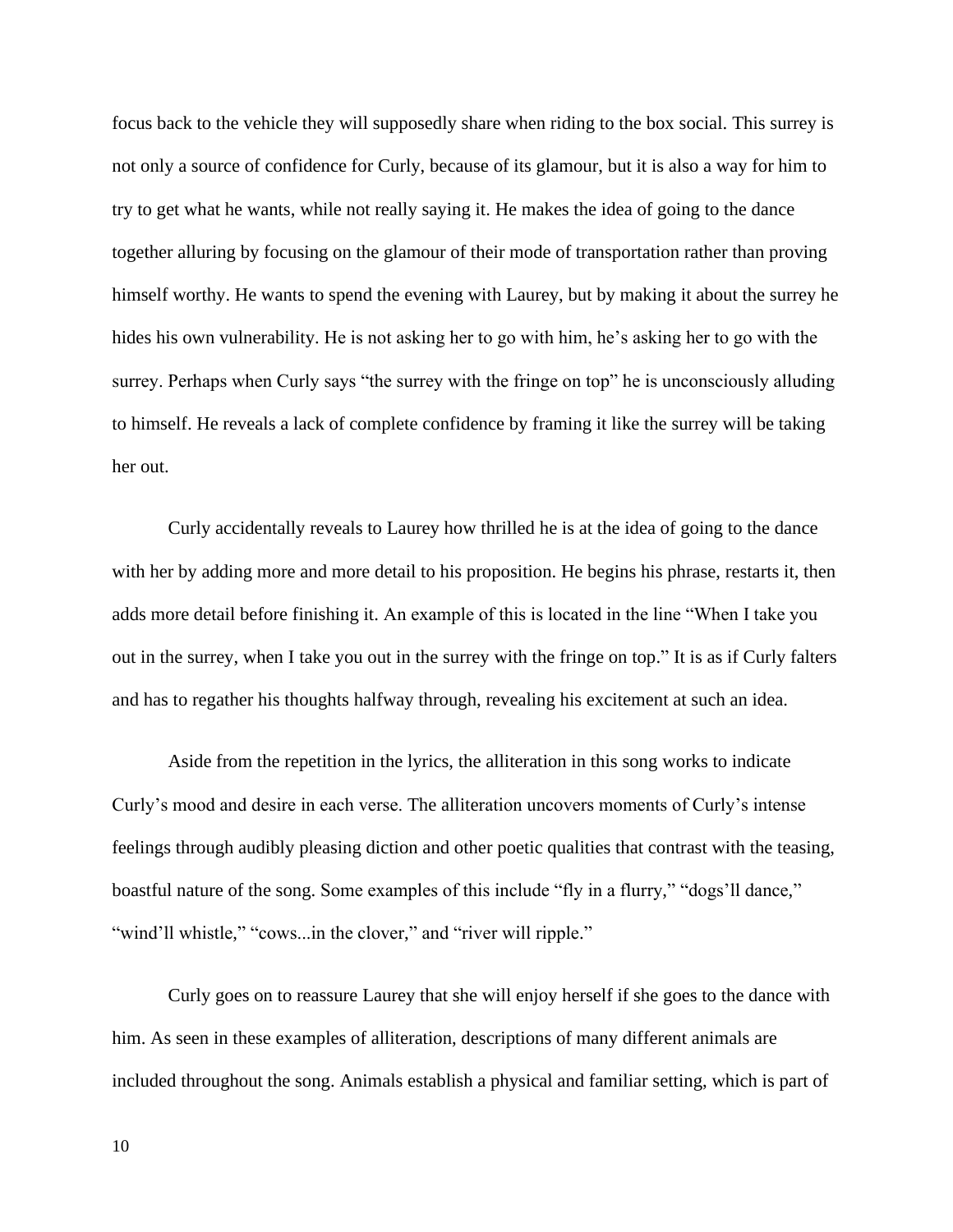Curly's persuasive tactic. This tactic is to make the scenario of Laurey going to the dance with him a comfortable reality through his detailed description of the prospective evening in the song. Images of "horses," "chicks," "ducks," "geese," "cats," "dogs," "birds," "frogs," "toads," "cows," and a "lark" all infuse the song with a vibrant, bustling image of a spring evening. These descriptive details hint at Curly's joy around the idea of taking Laurey to the dance.

Curly's overwhelming hope that this evening will occur is shown through the thoroughness of his construction of the imagined evening. This image of a spring evening is carefully constructed through a subtly rotating viewpoint. The world slowly fills in, beginning with the distant idea of only the surrey and the horses pulling it and then including their whole surrounding—perhaps suggesting that Curly sees more possibilities with her than just an evening out. He combines the image of him and Laurey riding in the surrey with the image of the exterior of the surrey, and then the animals and nature that move around them as they ride together. Nature surrounds them and almost seems like another companion on their journey through Curly's use of personification. An example of this personification is when Curly quotes the words of the river. Not only does Curly advocate for himself in the song, he uses the voice of the river to agree with him, which asks Laurey "don't you wisht'yd go on forever and you'd never stop in that shiny, little surrey with the fringe on the top?"

Nearing the end of the song, Curly completes the description of this imagined future moment by describing how the sky above them will look. The final two stanzas zoom in to a more intimate and close up description of only Laurey and Curly alone, but almost shyly he describes Laurey in third person, as if he has floated off into his own personal daydream and has forgotten the present moment because the vision of the future is so vivid. Onomatopoeias are also utilized in this section of the song to make the moment even more real as he hushes a Lark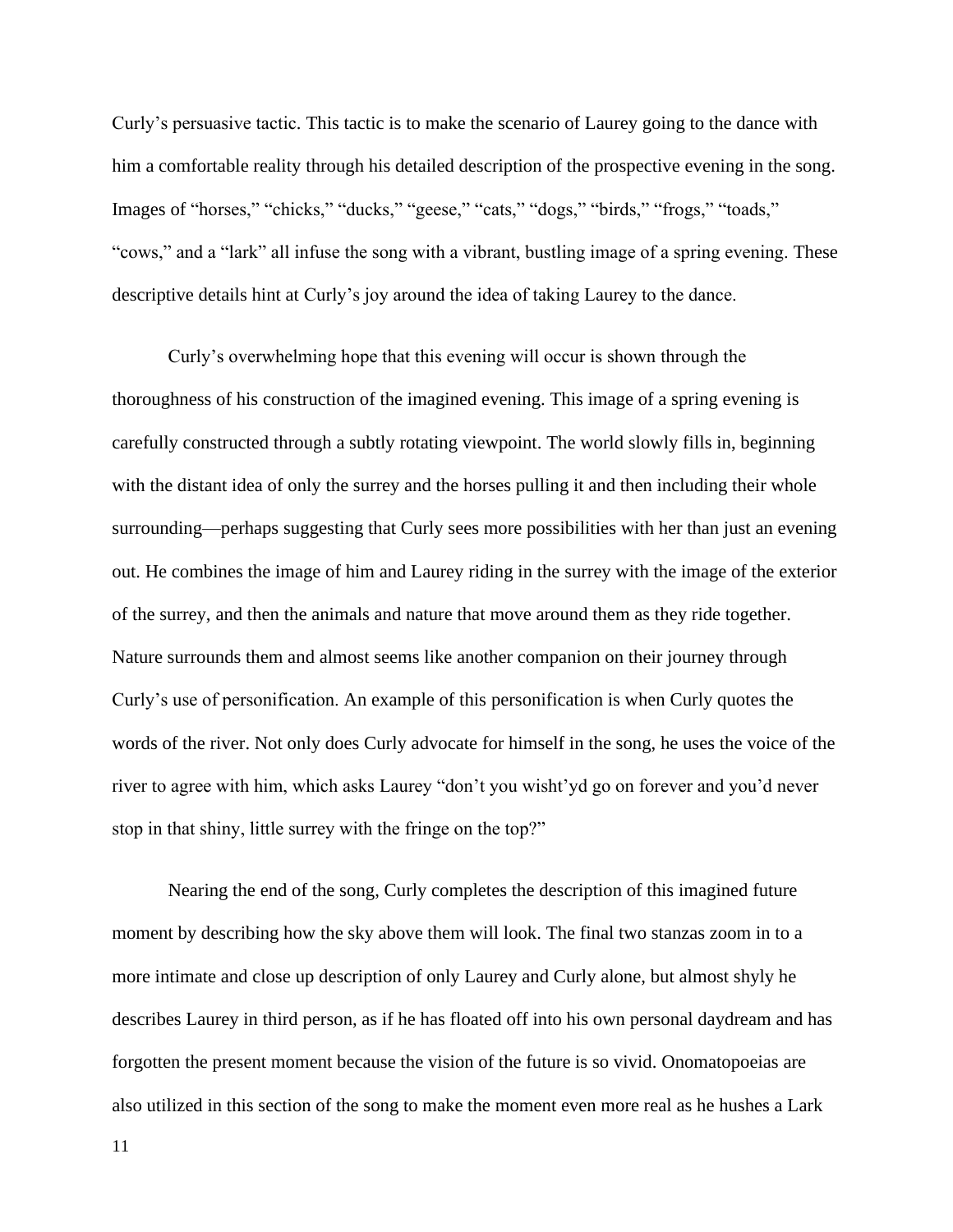that he imagines would be singing in that moment and hears the "kerplop" of Laurey's head landing on his shoulder. In the final line, he uses second person narrative to address Laurey again, but instead of describing anything new he acknowledges the beauty of his daydream by urging Laurey to slow down and take in the moment, saying "don't you hurry with the surrey with the fringe on the top."

These changes in viewpoint are particularly significant because they are carefully divided by verse (stanza). The separation of the verses is an incongruity in itself because there is a literal beat of separation before the character links the verse he has just sung to a new verse presenting a new point of view. The moment between each verse is a short pause in the story, used as a brief transition from idea to idea.

Curly's desire to take Laurey to the dance carries this song along from image to image of them observing the world form Curly's surrey. Curly confidently but carefully describes in detail a universe which is dependent on Laurey saying yes to his proposition. He is carried away by the loveliness of his own daydream and forgets himself for a moment as he pictures Laurey resting her head on his shoulder as they ride home together. He finishes the song by acknowledging the delightful nature of this image and asking Laurey to acknowledge it as well.

After uncovering these patterns in the lyrics, I look forward to exploring the idea that Curly's objective in this song is to describe the scenario he desires in such a way that Laurey has no option but to agree to this becoming reality. He uses each stanza to color the image of the future in a specific way, describing the animals, the sky, the water, the surrey until even he is consumed and overcome by the vividness of the picture he has painted.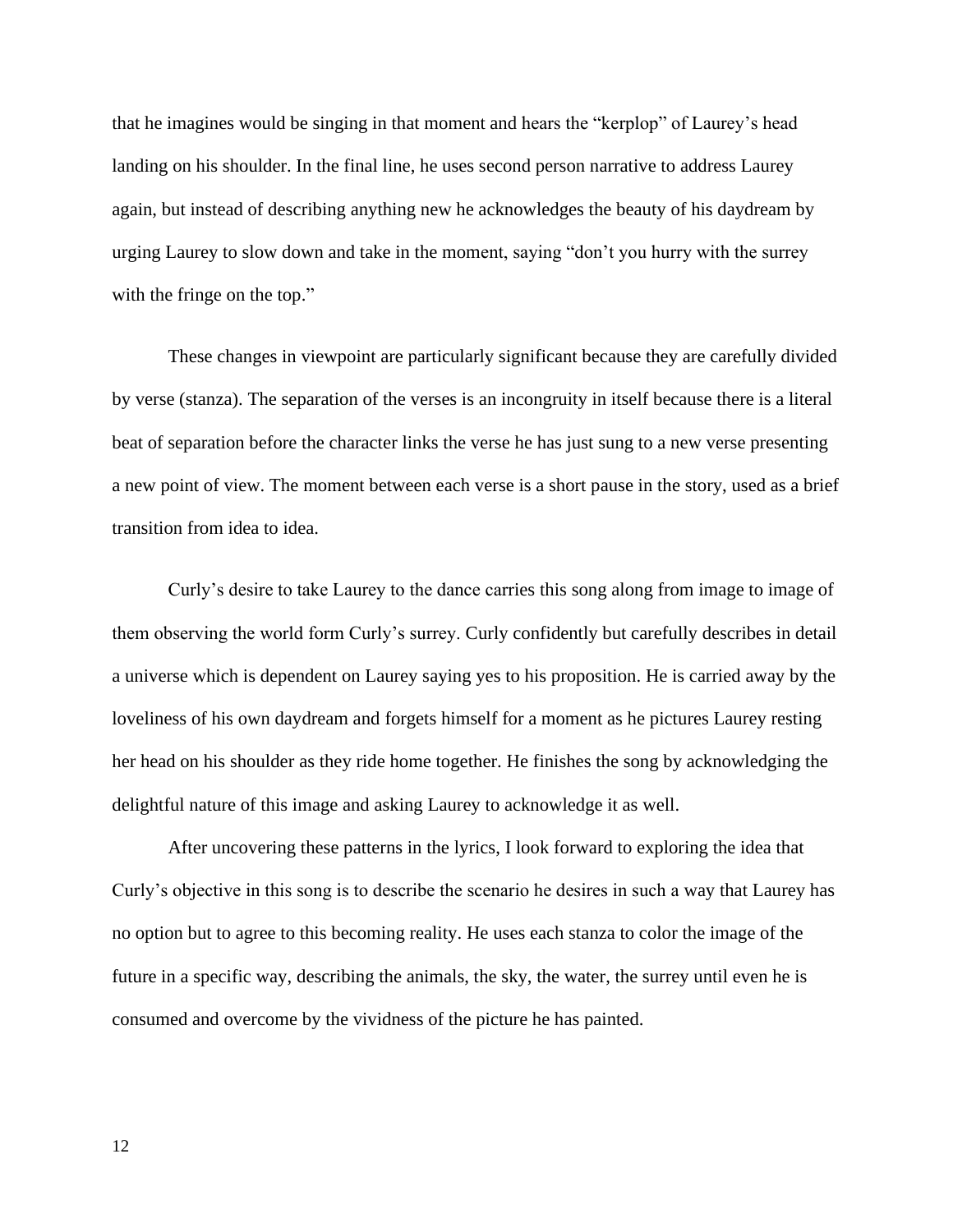#### "Mister Snow"

The song "Mister Snow" is from Rodgers and Hammerstein's second musical together, *Carousel*. This song is sung by the character Carrie Pipperidge, who is a mill worker and friend to the female lead of the musical, Julie Jordan. In this song Carrie hears of Julie's budding romance with Billy Bigelow and decides to reveal her own engagement to Enoch Snow, a local fisherman.

Carrie's desire to marry Mister Snow is suggested by her vividly imagined dream of their wedding day. This song functions as the audience's first glimpse at Carrie's personal life and aspirations. Before this we only hear her comment on Julie, other characters, and events that Julie and herself have experienced together.

Carrie begins "Mister Snow" by making clear the deep admiration she feels for Enoch, whom she believes to be entirely deserving of it. Carrie verbalizes this admiration by describing the hard work Enoch puts into his job as a fisherman. She presents him almost as a product that she is marketing to Julie, bragging about how he comes home with a full load of fish "every night in his round bottom boat," expecting Julie to be impressed by this fact just like she herself is. Carrie's pride in Enoch's devotion to his career hints at her desire to marry him by making it clear she is aware that his financial stability makes him eligible to support and take care of another person as well. In other words, he is in an economically respectable position to marry.

When the main verse of the song begins Carrie admits how excited she is for her wedding day to arrive. She expresses this excitement by depicting this day in detail, playing it out with all of her different senses. She hears the bees and the birds, she smells the breeze, she sees the "cottage by the sea" they will move into, and she feels the "salty breezes" on her face. By feeling the wedding day through sight, sound, smell, and touch, Carrie's desire to marry Mister Snow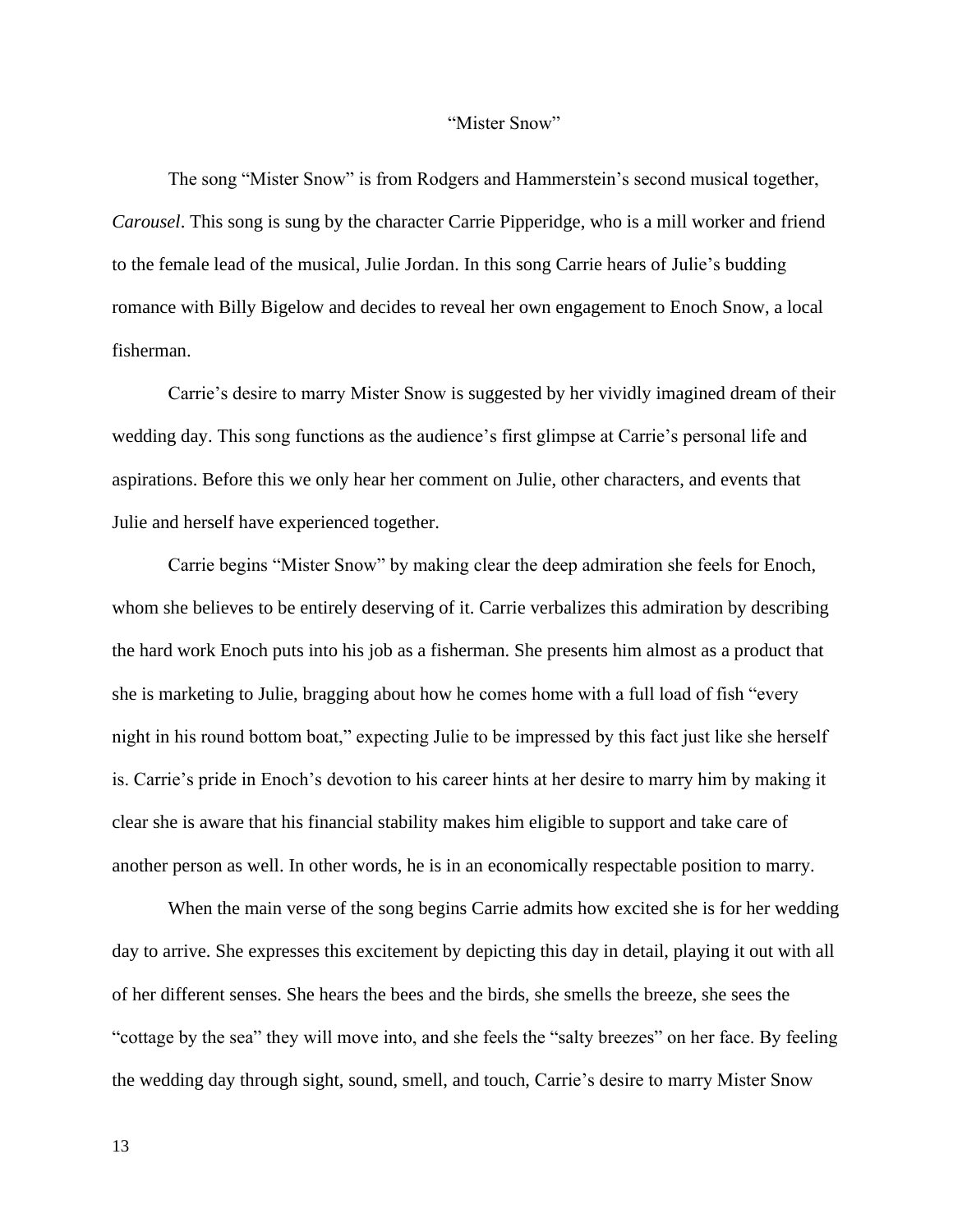becomes clear to Julie and the audience. Carrie is so eager for the day to arrive that she creates a simulated version of this day through her own imagination, which she can enjoy until the actual day arrives.

The concluding section of the song begins when Carrie describes kissing Mister Snow in front of their new "cottage by the sea." She finally reflects inward, focusing on her feelings instead of on this daydream of the future, Mister Snow, the proposal, and so on. In this section she tells Julie how she truly loves Mister Snow. She does this by both outright saying, "for I love that Mister Snow" and by describing Mister Snow with different terms of endearment: "young seafaring, bold and daring, bigbee whiskered, overbearing, darling Mister Snow."

This expression of love and tenderness indicates Carrie's desire to marry Mister Snow by revealing to Julie and the audience how all-encompassing Carrie's love is. By including both negative and positive connotations of Mister Snow in her terms of endearment, we see how she loves him unconditionally. She calls him "overbearing" and "darling" in the same line. In the context of Mister Snow proposing she expresses only positive feelings for him and the idea of marrying him, giving the audience no reason to believe she objects. His proposal unlocks an entire poetic description of Carrie's envisioned future with him, showing us how much joy she feels at the very idea of marrying him.

To pursue her own desire to marry Enoch, Carrie shares the news of her proposal with Julie. By telling a second person she can relive the joy of Enoch's proposal a second time. We see Carrie get lost in her own daydream about how beautiful that day and her future life will be with him. She acknowledges Enoch's desirable and undesirable traits and, in a way, begins to make her vows of commitment to him by expressing the acceptance and love of even the rougher parts of him. I look forward to exploring how she steps into the physical world of her wedding

14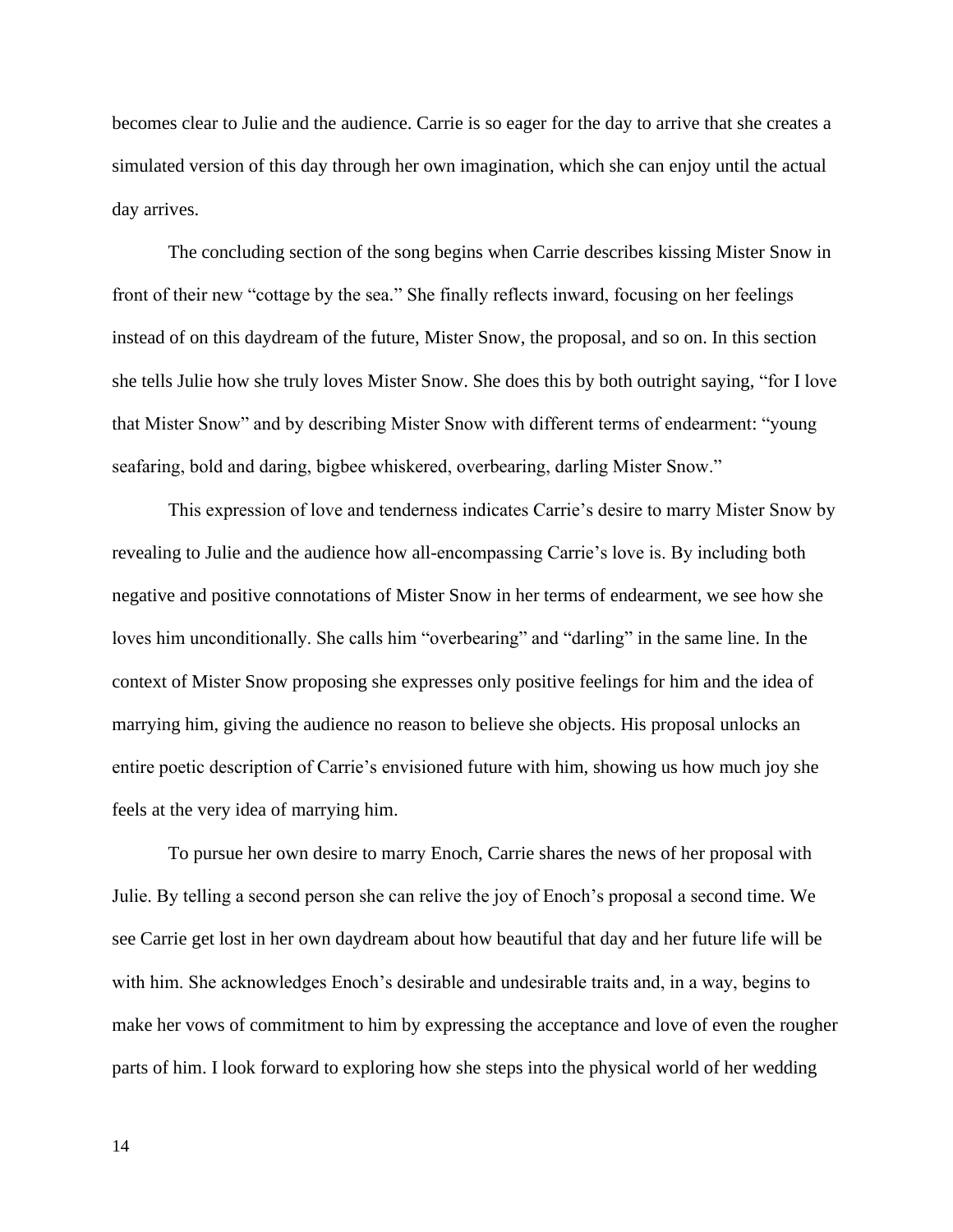day and how she can interact with this imagined physical universe in order to reveal the depth of her joy to the audience.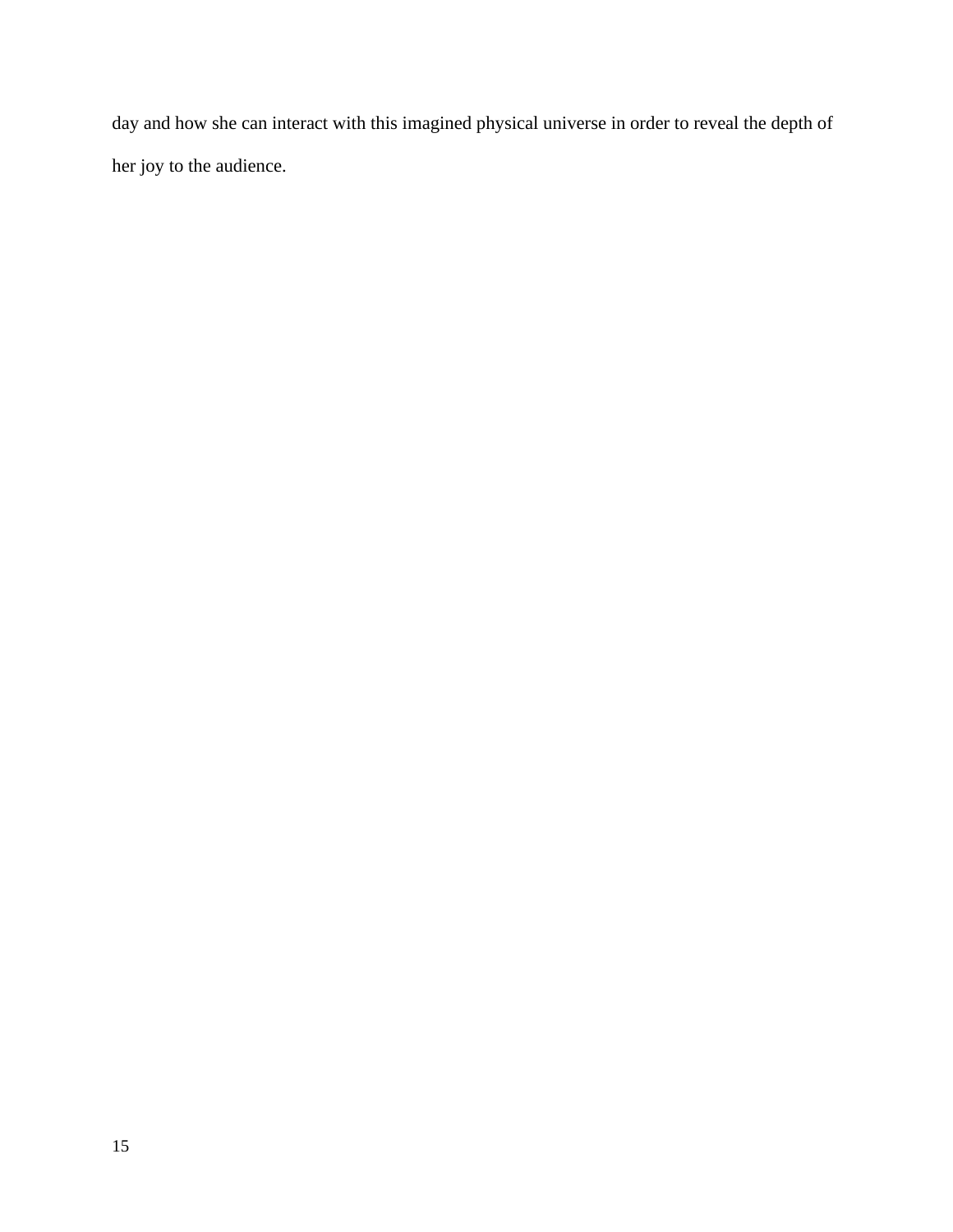#### "When the Children are Asleep"

The song "When the Children are Asleep" is from Rodgers and Hammerstein's musical *Carousel*. In this duet, Carrie Pipperidge and her fiancé Enoch Snow sing to each other about the future they hope to have together. They imagine building a business, raising children, and then sitting in their living room after they have put the children to bed, enjoying each other's company and feeling grateful for the life they will have created.

In this song we become aware of Enoch's dreams to provide an ideal family life to Carrie as he describes his detailed plan of how he will financially support his future children and wife. The conventionality of his character adds a comedic element to the song. He is both sentimental and extremely practical, and one can see this through his parallel descriptions of his growing business and his growing family. He deeply desires Carrie's love and intends to build a safe home for her as a means of earning it. Carrie also desires Enoch's love, but she takes a less business-oriented approach, only singing along in the sentimental sections of the duet. This song functions as the audience's first look at Carrie and Enoch's one-on-one interactions. The song gives the audience an idea of why these two characters are so compatible. Before this, we do not really see how they complement each other since they had only interacted in the presence of other characters.

In the first stanza of the song, Enoch tells Carrie how he is a hard worker. He does this by using his current occupation sailing a "little boat" and owning a "little house" and singing that in a "manner of speaking [he's] doing very well." We see him recognize that although what he has is enough for most people, it is not enough for him and his future plans. He also confidently describes his engagement to Carrie, assuming she'll support his dreams for the future, saying how he "should be satisfied." This statement hints at Enoch's desire to deserve Carrie's love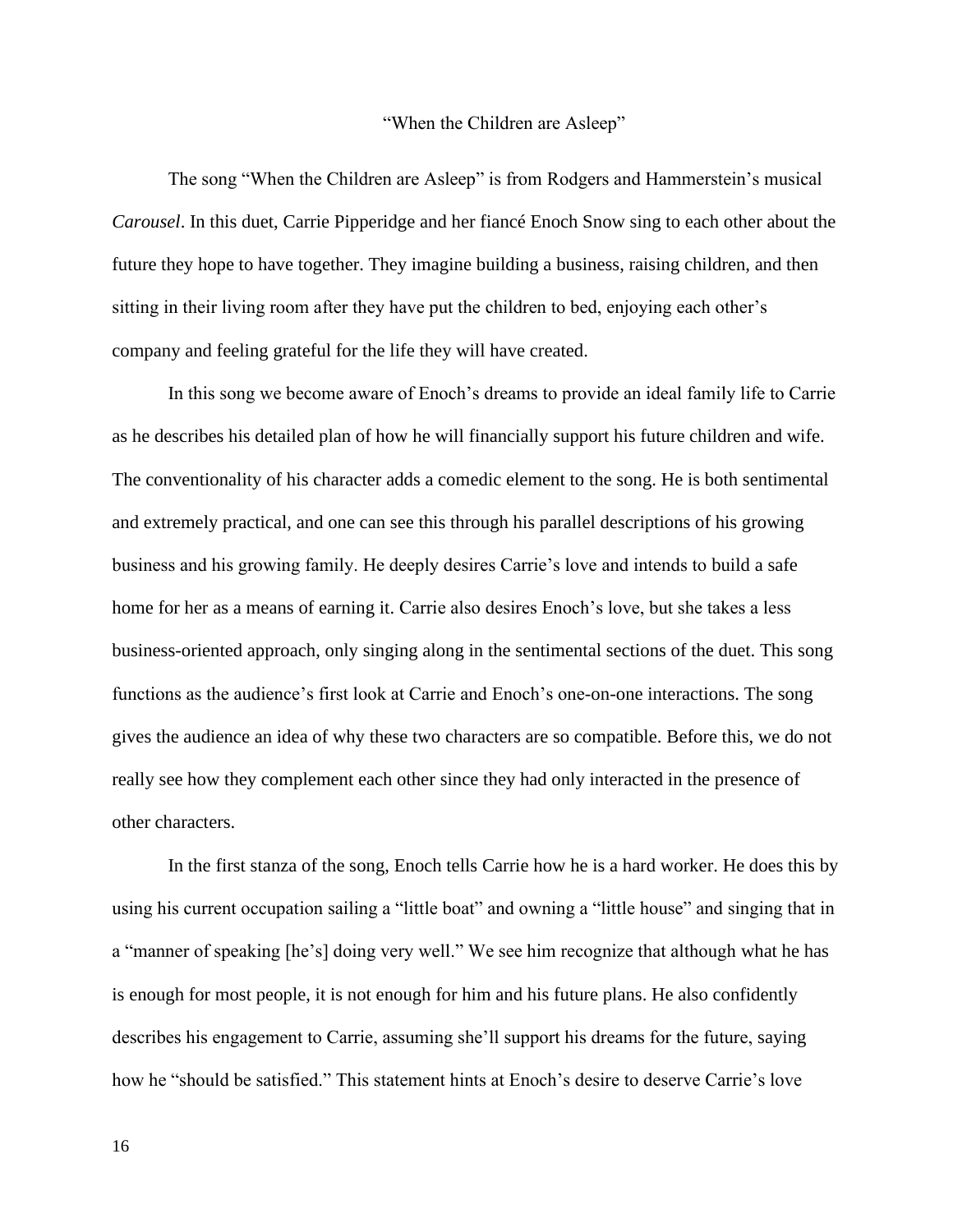because he presents this statement almost as a supporting pillar to the dream he described earlier about wanting to do greater things with his life, both at work and at home. We can imagine that he wants to do greater things with his love for Carrie than just marrying her.

In the next stanza, Enoch boasts of his financially ambitious nature and his desire to possess a thriving business and a thriving family. He does this by laying out the chain of events that will expand his fishing business steadily, one boat at a time, echoed by him and Carrie expanding their family one child at a time. This intertwined idea of his business and family growing simultaneously again hints at Enoch's desire to earn and deserve Carrie's love by exposing his fervent belief that his family's life and happiness depends on his financial stability.

In the final stanza, Enoch softens, and takes a less economical stance on raising a family—perhaps remembering that Carrie's love is what supports his dream for the future. This is the verse in which Carrie joins in, as if she understands and is able to relate to what he is describing, this dream for a future full of family and love. He says that as he grows older he wants to be able to sit back and enjoy the beautiful life and family he has earned with her. He expresses this by suddenly switching his tone from bold and sure to gentle and sweet. Before he had used numbers to describe the children in the line "two little socks, three little socks." Now he uses more expressive language, imagining how he and Carrie will remember what "fun [they] have had, and be glad that it all came true." His words assume that later in his life with Carrie at his side, he will already have reached success, and in this stanza he no longer describes himself as trying to reach a particular goal; instead he depicts himself simply sitting and enjoying life with his partner. This change of tone again exposes Enoch's deep desire to deserve Carrie's love in ways that are not related to money or success at business. He no longer talks about finally securing his "Sardines" business or the number of rooms in his house. However, it is evident that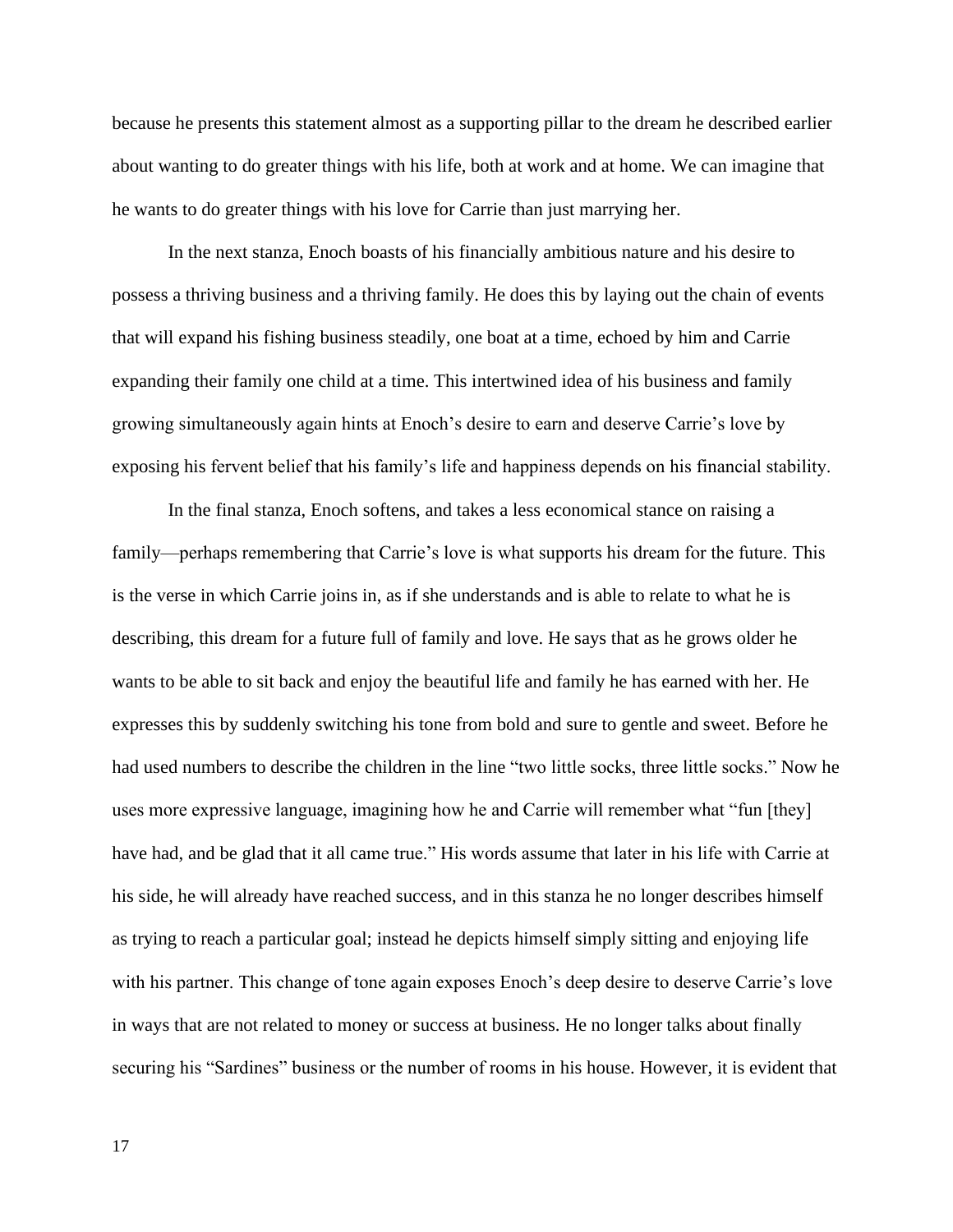he believes the only way to reach these moments of relaxation and enjoyment later in life will be through hard work and building a net of financial safety.

We see Enoch's strictness and softness. He first acknowledges his great ambitions as he imagines and describes his dreams of building his business and simultaneously his family. But then he loses his aggressive business mindset when he pictures his safe, sleeping children and his wife keeping him company.

I look forward to exploring the comedy and sweetness in this song with Zach, another actor and vocalist whom I will be bringing in to sing this duet with me. Both of these characters are a bit eccentric and this could manifest itself in the contrasting physicality and tonal qualities of our two portrayals of them.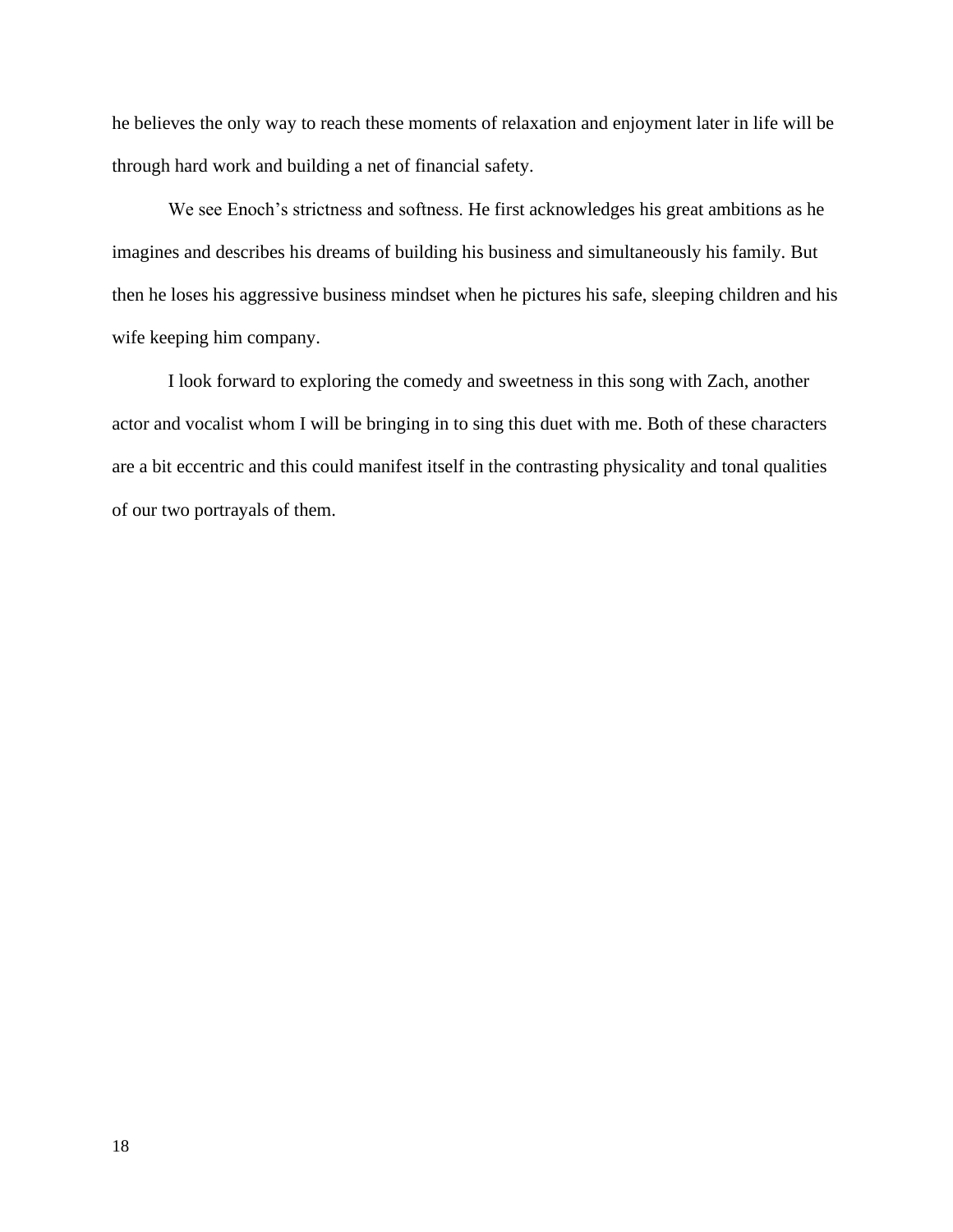#### "If I Loved You"

The song "If I Loved You" is from Rodgers and Hammerstein's musical *Carousel*. In this song Julie Jordan, a young millworker, and Billy Bigelow, a barker at the local carousel, converse on the outskirts of town underneath a cluster of blooming cherry trees. Billy has just been fired from his job for defending Julie when his boss tried to kick her off the carousel. Julie has just lost her job for breaking the mill workers' curfew to stay out with Billy. Throughout this entire musical, Julie only desires to tell Billy that she loves him and to have Billy tell her the same. Julie understands that both she and Billy are not brave enough to face their emotions and vulnerabilities head on, so this song functions as a way for her to tell him how she feels in a method that is subtle enough not to scare him away or make her feel quite as vulnerable.

Julie begins the song by describing a scenario during her day in the mill. She uses this scenario indirectly to admit that her emotions towards Billy are bleeding into every other area of her life. During this day in the mill she is so distracted by her feelings that the thread she has years of experience working with at the mill gets tangled up in her hands "and the warp would get mixed with the woof." Framing this true statement as if it were hypothetical, Julie makes her first attempt to tell Billy how she feels. She does say that she loves him in every line, but purposely in ways that only she can understand. She is able to express her feelings without the fear of Billy knowing what she says is true.

In the first main verse of the song every line begins with the hypothetical "If," but the statements Julie makes grow closer and closer to a direct description of her behavior in the present moment with Billy. She first claims that "if" she loved him "time and again she would try to say," which is what she is attempting to do in that very line unbeknownst to him. Then she says that "if" she loved him "words wouldn't come in an easy way," which is a step closer to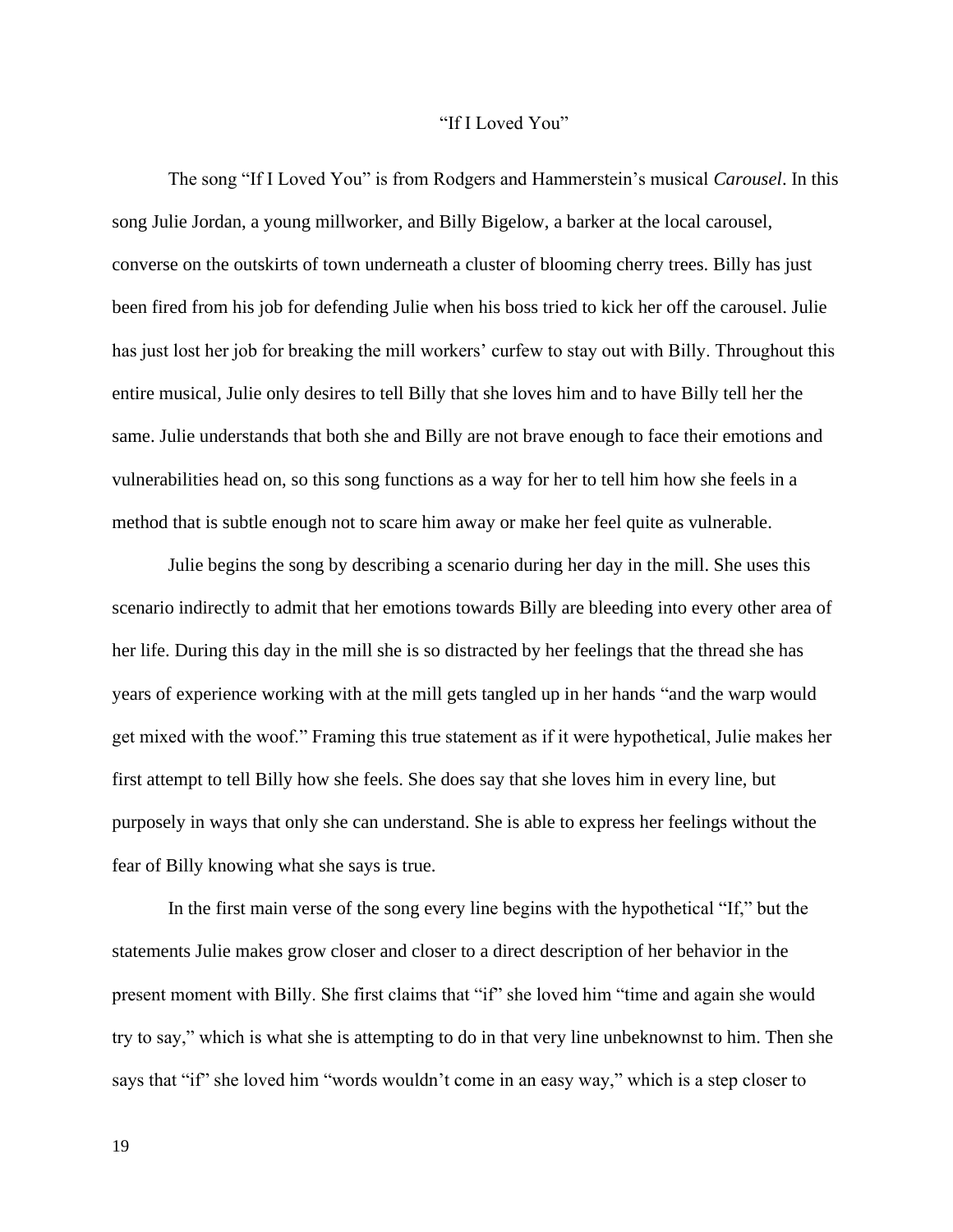describing the behavior that Billy has actually observed in her. In the previous scene of the play Julie, her friend Carrie, and Billy are all standing in the woods together, but Carrie is the one responding to Billy when he speaks. Julie only says a word or two. Hammerstein builds a relationship between the audience and Julie in the line "words wouldn't come in an easy way" because we now know more about how Julie feels than Billy does. However, in the next line, Julie drops the hypothetical, "longing to tell you, but afraid and shy." This statement's relationship to the "if" she used in the previous line is purposely ambiguous to both Billy and the audience. She could possibly still be speaking in the hypothetical, but it can also be read as a stand-alone statement, in which case everything she has said so far is revealed to be real. With each line she sings, she gains more courage and takes a small step closer to expressing what she has desired all along to express: her love for Billy.

Julie continues her transition through imaginary and ambiguous descriptions of her feelings for Billy. Three lines after "longing to tell you," during which time she has still not made another use of the word "if," she tells Billy outright "how I love you," only to follow this immediately with the correction "*if* I loved you." This hypothetical statement juxtaposed by a statement that is obviously not hypothetical shows us Julie's literal struggle between not being able to deny her own feelings, but not understanding how to speak or act on them yet.

Julie's unconscious exclusion of the hypothetical "if" hints at her desire to admit her feelings to Billy by giving the audience and Billy a glance at what Julie feels when her guard is down as she states what she actually feels before she can think to censor it. This slip up both shows how, although seemingly shy and standoffish, Julie is hostage to her own adoration of Billy. In her quick retreat back into the hypothetical, we become aware of how frightened she is of her own emotions.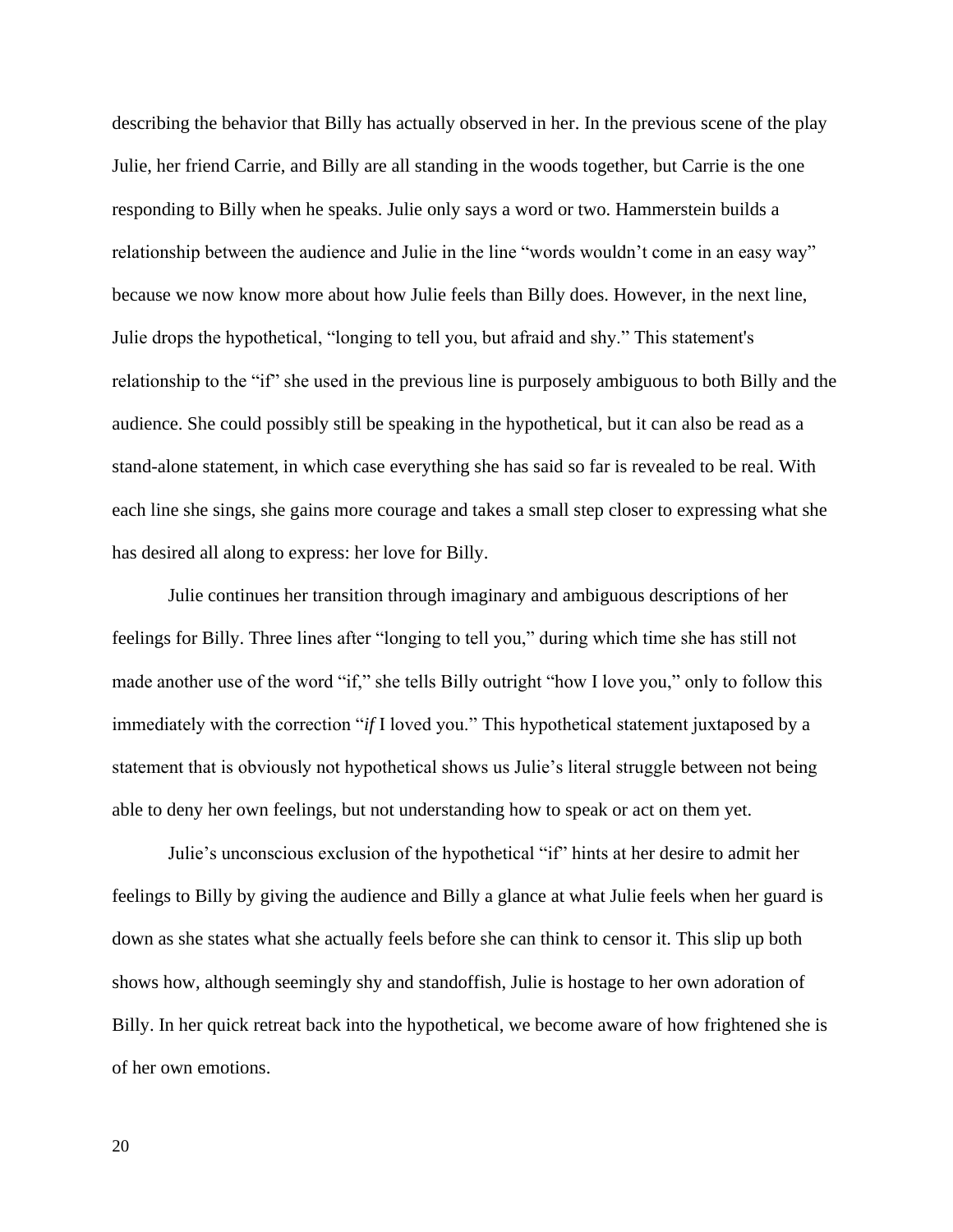To get a few steps closer to being able to admit her love for Billy, Julie describes situations that only she knows the meaning of and even tells Billy what she is thinking in the hypothetical in order to voice her feelings while avoiding vulnerability. By the end of the song she is overtaken by her emotional state and accidentally tells Billy "how [she] love[s]" him. She finishes the song with another hypothetical "If I loved you" in an attempt to retract her previous confession. I am excited to explore what words in the lyrics spur Julie accidentally to admit her true feelings at the end of the song. What are the different steps in her transition from selfconscious to being overtaken by emotion?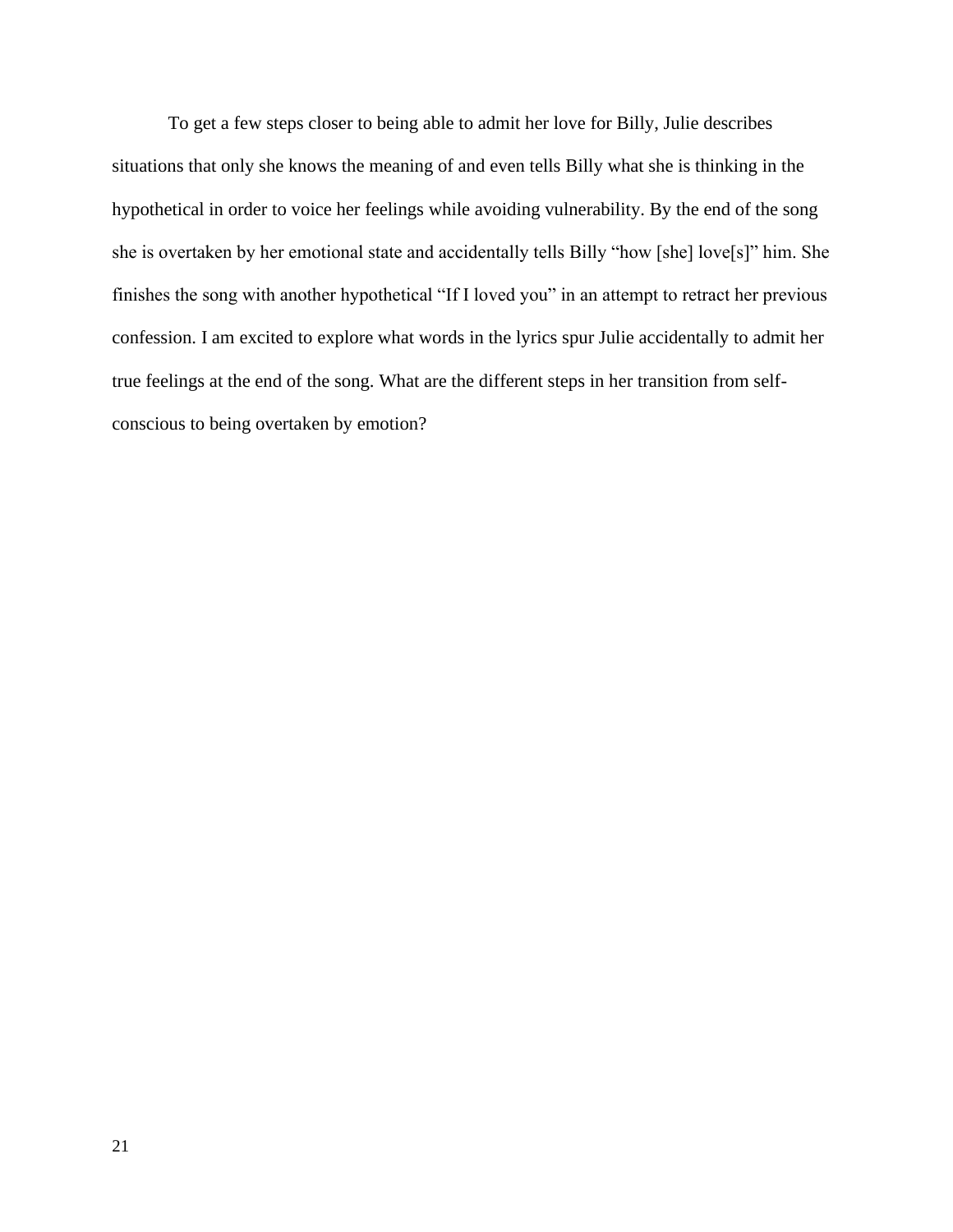#### "Wonderful Guy"

The song "Wonderful Guy" is from Rodgers and Hammerstein's musical *South Pacific*. Nelly, a young nurse, sings this song after an encounter with a Frenchman with whom she has fallen in love. Nelly's desire in this song is to rid herself from the embarrassment she feels for openly being in love. "Wonderful Guy" functions as her encouragement to herself and, ultimately, her full-out declaration of love and omission of self-consciousness. Nelly does not want to be shy about her feelings any longer.

Nelly begins the song by preparing herself for the outside world's response to her giddy, romantic feelings. She does this by visualizing her friends' reactions to her romance. She imagines how they will say she's "naive as a babe" to believe "fables" such as promised love from this man. She then visualizes her own defense being strong and steady, saying she will "loudly sing about flowers and spring." She ends this thought by planning her literal verbal retort to their condescending: "love is a grand and a beautiful thing."

This visualization of the future hints at Nelly's desire to be strong enough to be honest about her emotions by showing the audience her hope for her future self's strength. Similar to many other Rodgers and Hammerstein characters, she imagines her desired future in great detail in order to move one step closer to that reality.

Nelly goes on to say how happy she is about loving someone. Being in love makes her feel at home again. She expresses this by comparing her emotions to different occurrences and objects that remind her of her childhood in and around Little Rock, Arkansas. She describes herself as being "as corny as Kansas in August" and as "normal as blueberry pie." Both of these objects of comparison are seemingly unspectacular but hold special sentimental value to her. This sentimental value is particularly correlated with the giddy joy she experienced as a child.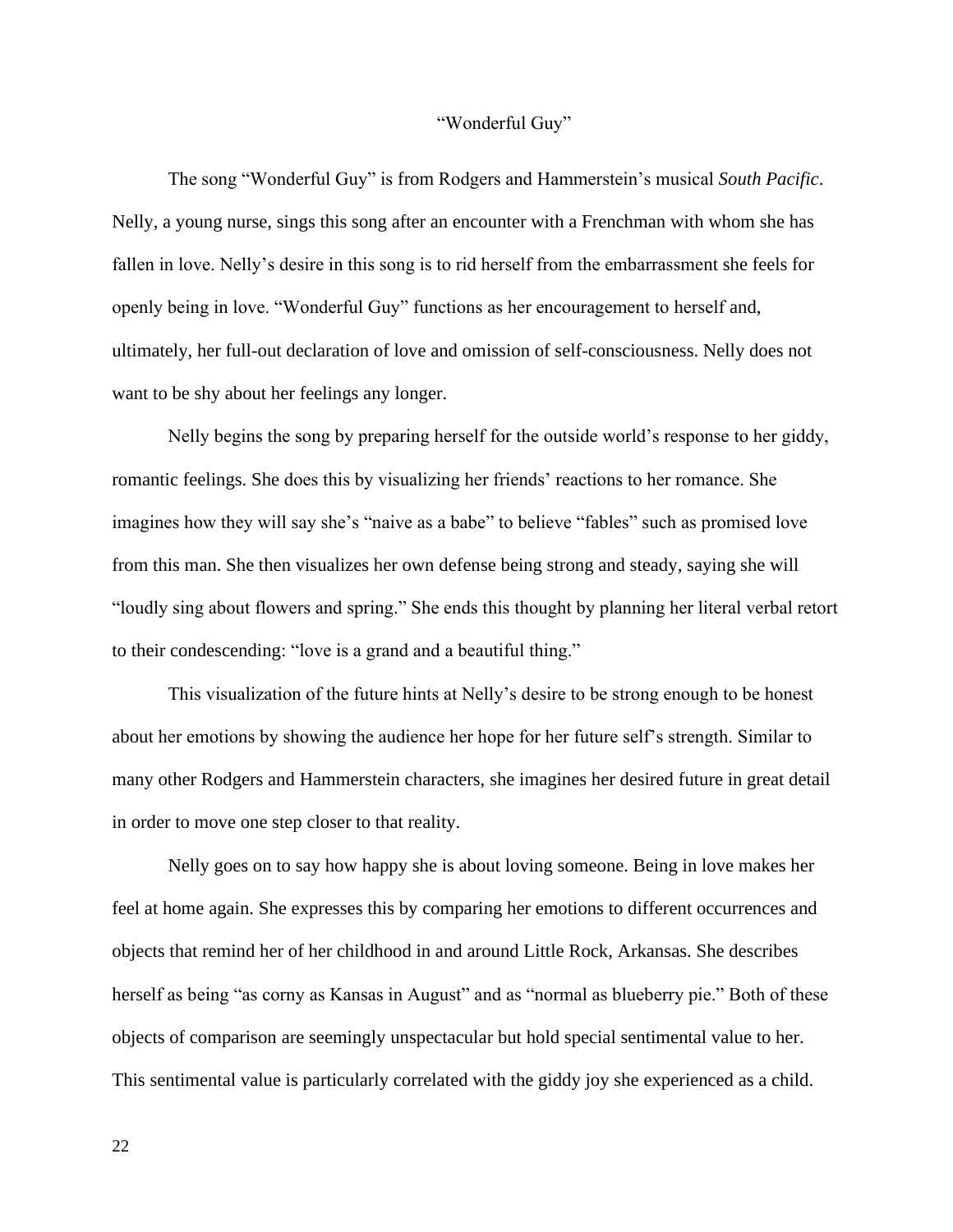She illustrates how the man she has fallen in love with has made her feel the joy she had as a child with the line "no more a smart little girl with no heart, I have found me a wonderful guy."

This section of the song hints at Nelly's desire to rid herself of the need she feels to conform to social constraints by showing the audience that she acknowledges the uniqueness of the love she has found. This acknowledgement is justification for her open acceptance of her love.

Nelly finishes the song by saying how proud and happy she is to experience such emotions. She does this by correlating her current state of being to a "flag on the fourth of July." This ties her love to this idea of proud patriotism, which I'm sure was meant to strike a strong chord in the post-World War II-era. She furthers this idea by repeatedly proclaiming "I'm in love," in a sort of marching chant. She marches forward with her emotions as if she were leading her own victorious parade.

This zealous approach to declaring her love hints at her desire to free herself of embarrassment by showing her being overly bold and loud in order to compensate for her actual fear and shyness. By the end of the song, we see this simulated confidence replaced by the overwhelming joy of her real emotions. This switch occurs when the phrase "I'm in Love" is changed to "I'm in love with a wonderful guy!"

In Nelly's song "Wonderful Guy," we see her visualize the future in order to prepare herself to face criticism, then remind herself of how special and unique her love is. She then cheers herself on through a reference to patriotism and a chant that yes, in fact, she is in love. I am interested in exploring how Nelly slowly breaks down her barriers and has the unique ability to experience childlike joy even as an adult when influenced by the people she loves.

"Getting to Know You"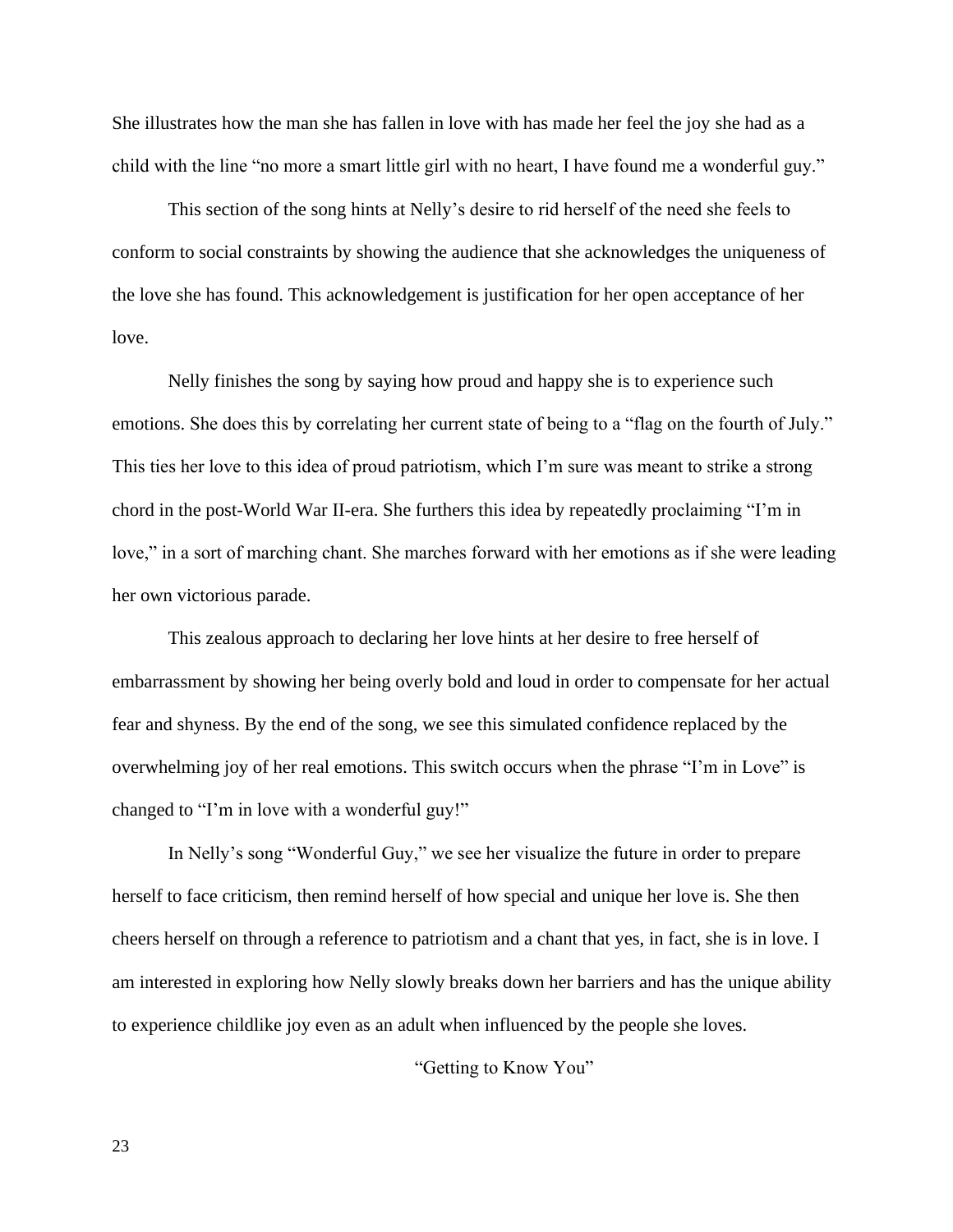The song "Getting to Know You" is from Rodgers and Hammerstein's musical *The King and I*. Ms. Anna is a British schoolteacher who has come to stay with the King of Siam as part of a cultural exchange. She teaches his children English and in this song she extends an offer of friendship after one of the children asks Ms. Anna if she likes her.

Ms. Anna begins the song by quoting an old adage, which states that a teacher learns from their pupils, then she changes to a much less formal tone and describes all the different ways she is learning about them and how much she is enjoying herself in the process. In this song we see Anna being honest about her emotions, a trait which is seen in other sections of the play as well. This honesty invites opportunity for vulnerability, connection, and friendship between herself and the mothers and children to whom she teaches English.

In the first two stanzas she implies that she is just as much of a student as her pupils are. She gets this message across by quoting an old lesson that was taught to her. By describing a scenario in which she is the student, she reinforces the message of the quote, that when "you become a teacher, by your pupils you'll be taught." This line hints at her desire to be friends with her students. She assimilates herself with them by reciting this line like a student reciting a lesson they learned. She is hinting that she and her students are learning together and are thus compatible.

In the next two stanzas she elaborates on her statement that she has now "become an expert on the subject [she likes] most. Getting to know [them]." Through her elaboration of what this statement means, she continues to push the idea that she and her students are equals by revealing emotions she experiences such as "hope" and enjoyment that are correlated with people of a younger age, people her students' age. She also uses the phrase "cup of tea" to subtly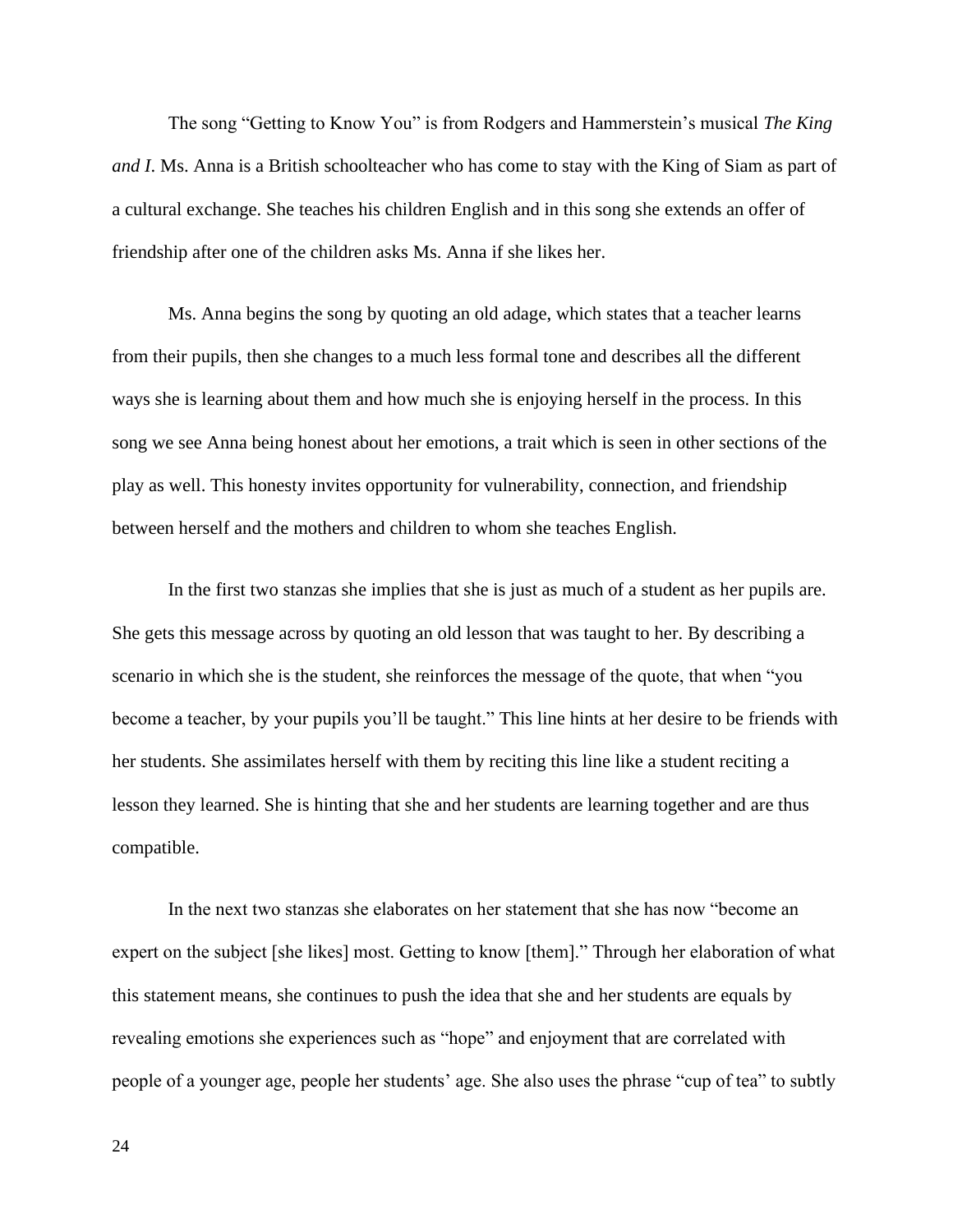remind the children that they know about her and her British culture as well. She uses this line as an inside joke between her and her students because it is a reference to what they have learned together in her class. This elaboration hints at her desire for friendship and understanding between herself and her students by revealing that she has a young spirit, and she wants to make the children aware of these youthful parts of herself so that they can more easily relate to her.

Ms. Anna uses the last two stanzas of the song to express her gratitude towards her students for bringing her joy and making her feel "free and easy." She thanks her students by telling them of the positive effect their presence has had on her and explaining how it is due to "all the beautiful and new things [she's] learning about [them] day by day." This expression of gratitude works toward Ms. Anna's desire for friendship because friendship is situated on a basic level of respect, and Ms. Anna is establishing that she has that respect and admiration for what her students have given her

In the song "Getting to Know You," Ms. Anna pursues her desire to form a friendship between herself and her students by taking a less formal tone, assimilating herself to them, pointing out their common ground, and politely expressing gratitude at the positive effect they have had on her life and mood. I am excited to explore how Ms. Anna's character is both open and confident about the fondness she feels for the people around her. She does not seem embarrassed to express her moments of shyness and emotion.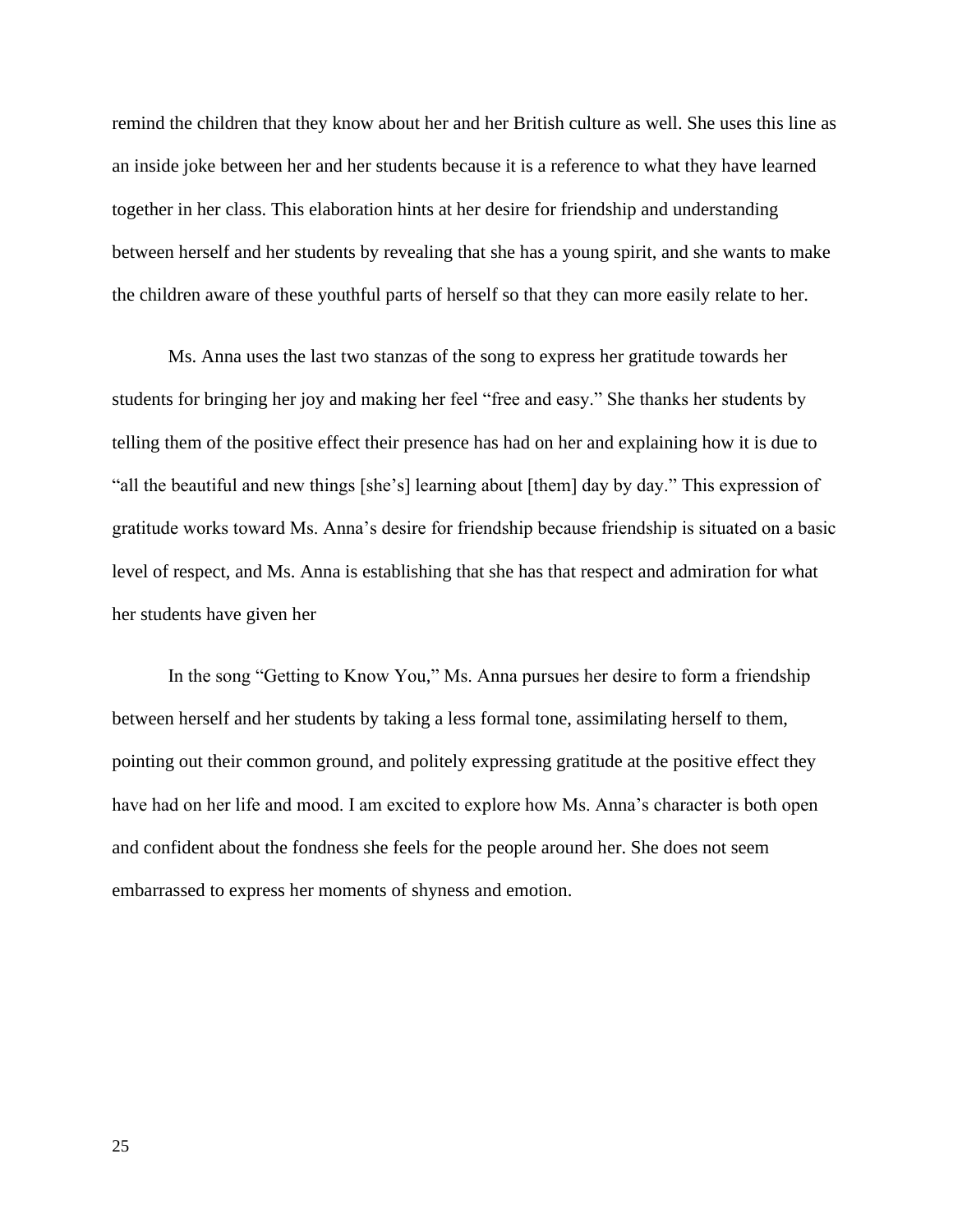#### "We Kiss in a Shadow"

Rodgers and Hammerstein's "We Kiss in a Shadow" is a ballad sung by two young lovers, Tuptim and Lun Tha, in the musical *The King and I*. Tuptim is one of the king's junior wives and Lun Tha is the king's emissary. They meet secretly for fear of being discovered. The lovers describe how restricted their love is and acknowledge their shared desire for the freedom to express their love without being afraid of repercussions from the king. They go on to illustrate how they would act if this dream came to be.

The first section of the song, which describes how the lovers must conceal themselves, uses aspects of nature to suggest that hiding their love is unnatural and contrived. They depict themselves hiding "from the moon," which is the very emblem of romance. Then, in the following two lines, they describe their meetings, but without any figurative language whatsoever. They only say that their encounters are "few" and "over too soon." This stark way of speaking is an embodiment of how suppressed their own desires are. If these two lines were to be read alone, one might think the two lovers were merely strangers who happened to run into one another.

The message of their song gains a little boldness when they begin to speak of their collective desire for a different way of living, more specifically to "be free." This stanza is particularly relevant when it comes to unpacking the lovers' relationship to their own desires because of the line "alone in our secret," the secret being their love for one another. This line is a paradox, but also gets at the idea that their love is so strong that the two lovers are one being. Their love's secret existence separates them from the rest of the world. The next line of the stanza is "together we sigh," which not only implies physical synchronicity but also a mental and emotional synchronicity, because the sigh is a physical manifestation of their longing.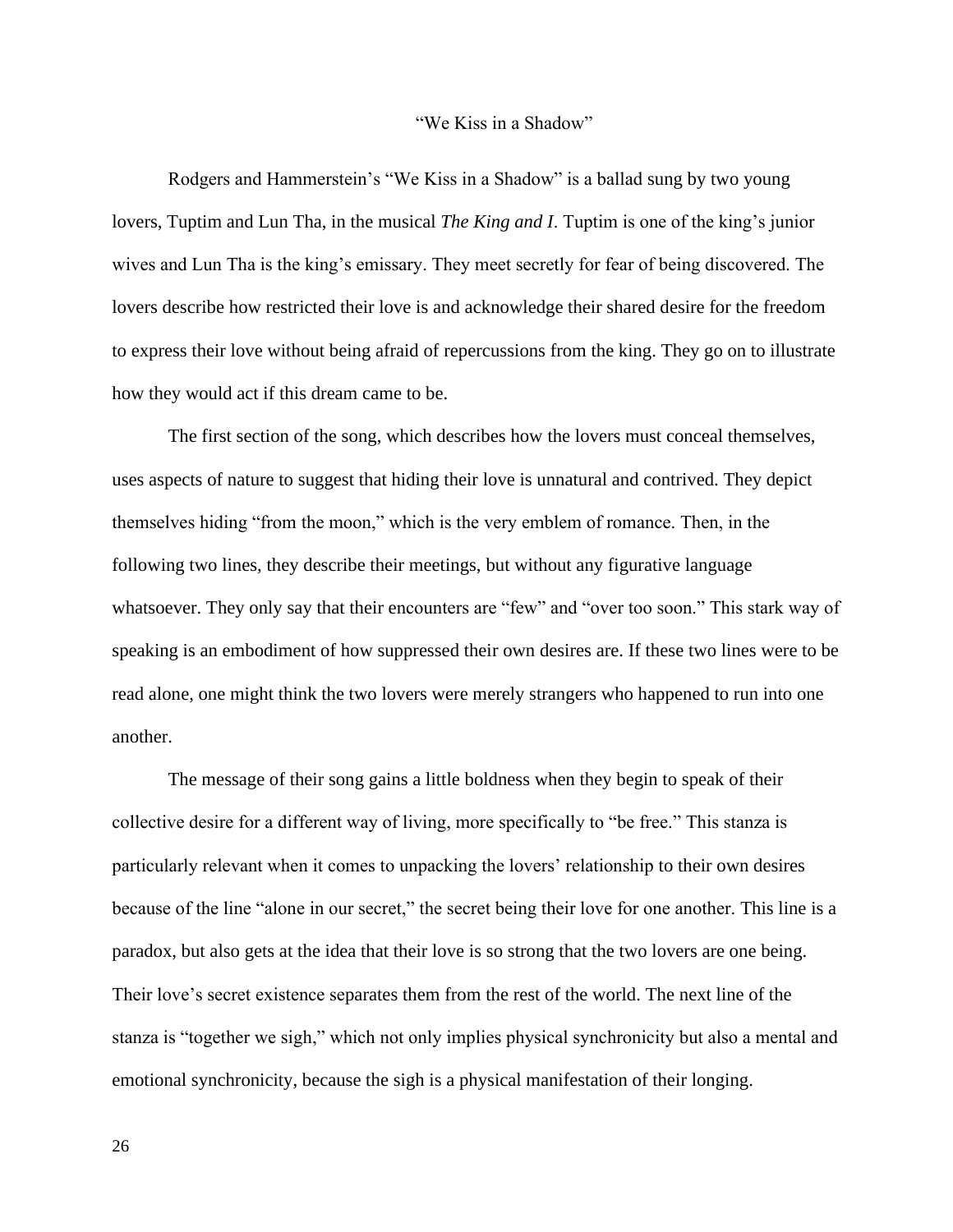In the song's final stanza, the lovers paint a picture of their dream and what their existence would be like if their desired reality came to be. The opening line of this stanza, "to kiss in the sunlight," is the first line of the song, "we kiss in a shadow," but reversed in connotation, creating a completely opposite yet parallel universe through the new structure of the sentence. The word "a shadow" becomes "the sunlight." Shadow and sunlight oppose each other in meaning and connotation, but the article change in these two phrases is an even more revealing marker of the lovers' hope. The change from "a," an indefinite article, to "the," a definite article, indicates that the lovers desire freedom so deeply that they cannot fathom a reality in which this dream does not come into existence. "The" is far more pointed and specific than "a," and "sunlight" is literally more illuminated than "shadow." With this image of the future, their jointly held hope builds. The diction of their words grow bolder through the alliteration in the line "and *say* to the *sky*." By the last line of the song, they proudly proclaim the very secret they have been trying to hide, "behold how my lover loves me."

In this song, we see the two lovers use each other as a sanctuary from reality. I look forward to exploring the idea that, to each lover, freedom and love are synonymous. Although in the context of this song the lovers are in hiding, there is something courageous in the specificity of their shared dream and the hope they are able to conjure from merely being with one another.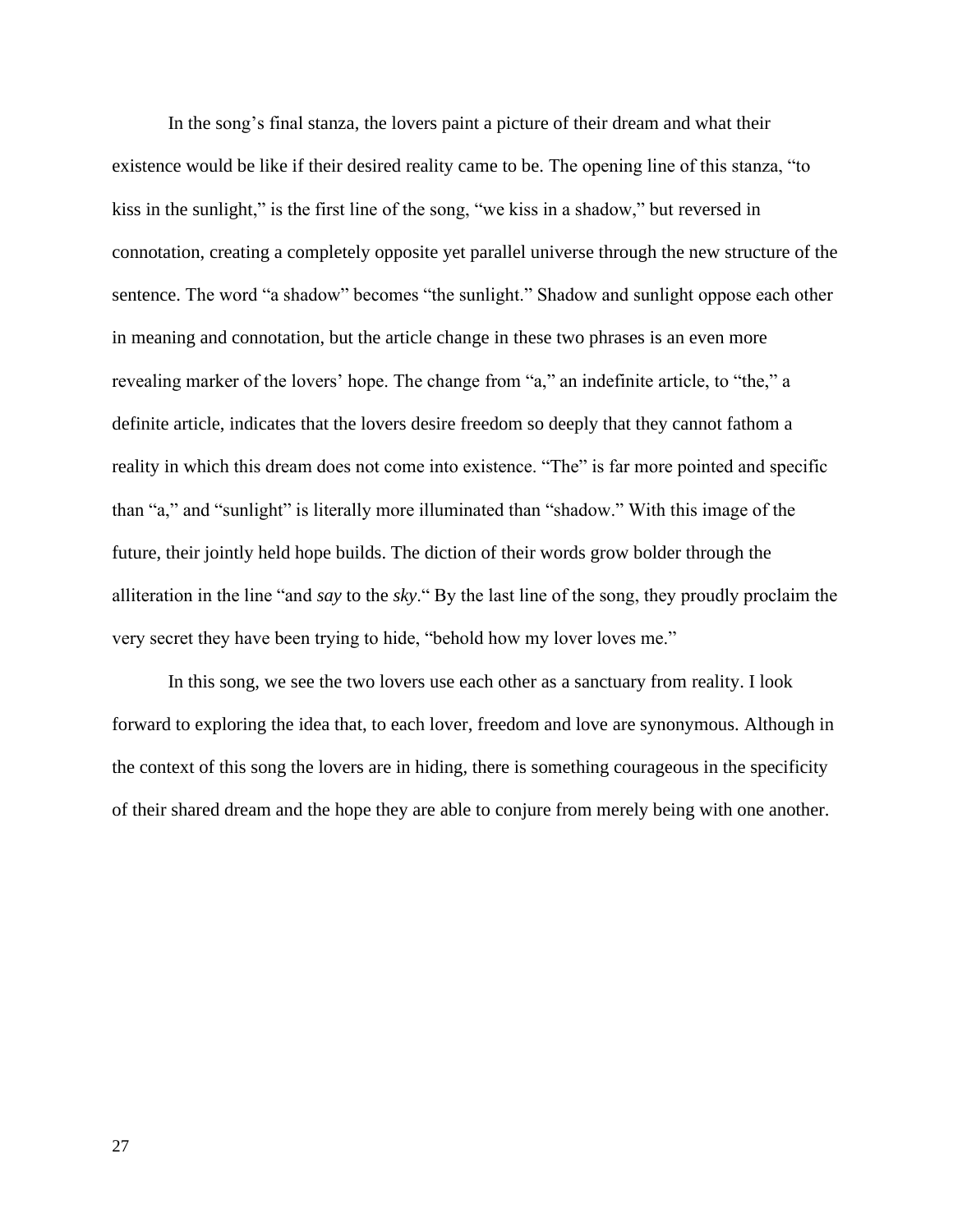#### "Something Good"

The ballad "Something Good" is from Rodgers and Hammerstein's musical *The Sound of Music*. The character who sings this song is Maria. The father of the family she is governess for is a heavily decorated Austrian Military Captain. Maria finds herself falling in love with him and this song occurs after he has just renounced his engagement to a Baroness and told Maria that he has loved her all along.

This song is unique because Maria does not desire anything more at this moment in the musical. She does not imagine the future, precisely because the love she has desired from the captain has already been given to her. This song functions as a way for the audience to understand Maria's sense of fulfillment and joy when she finally receives what she has been subconsciously pursuing throughout the entire musical.

In the first section of the song, Maria says that she is grateful and in awe of the fact that this moment in her life came to be. She says this by hypothesizing about what in her past caused her to deserve the present moment. She alludes to the love and presence of Captain von Trapp as being a blessing, something she has earned. This expression of gratitude is an indication that she is beginning to achieve her desires. She does not feel the need to focus on the future or a different state of being that she has yet to achieve.

After reflecting on what moments have led to the present, Maria vocalizes how she is aware that her current state of happiness is due to the companionship and love of another person, Captain von Trapp. She says this in the line "for here you are standing there loving me." In this line Maria finds beauty in the simplicity of the physical placement of Captain von Trapp "standing there loving [her]." She uses no figurative language to embellish this statement, which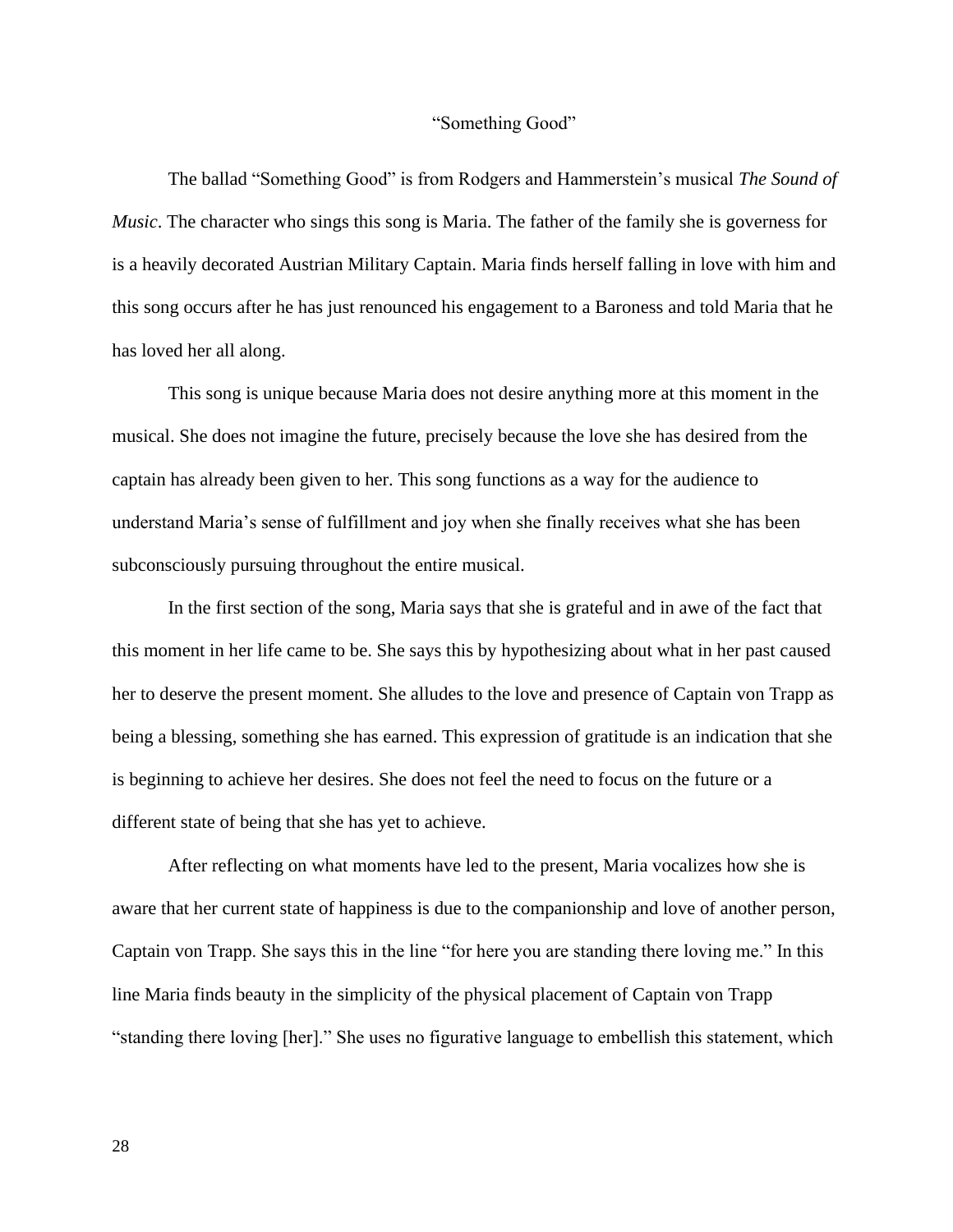is indicative of the fact that she believes this simple occurrence does not need any embellishments to enhance its magnificence.

In the last section of the song Maria says that she knows that she has done something right to earn this moment of love, and this idea makes the love even more enjoyable. She says this by describing the love that is currently being exchanged between herself and Captain von Trapp in a mathematical sense, "nothing comes from nothing, nothing ever could." This use of the word "nothing" works in opposition to the concluding line of the song "somewhere in my youth or childhood I must have done something good." The word "nothing" next to the words "somewhere" and "something" create a juxtaposition. Hammerstein gives us the sense that Maria's life has gone from empty to full in this one moment of Captain von Trapp's confession of love. In addition to this contrast of "nothing" and "something," the structural balance of the phrase "nothing comes from nothing" indicates that she has achieved her desire to be loved by Captain von Trapp by giving the audience a feeling of completeness. The equation has been completed and life has come full circle to place her in this moment, a moment that fate and her heart have been moving her towards for the majority of the plot.

Maria reflects on the events of her past, embraces the present, and expresses her gratitude for simply standing next to her lover as a way of showing that she feels whole from achieving her desire: the love of Captain von Trapp.

I look forward to exploring how Maria's sense of inner peace can translate into a specific vocal tone and how this tone can be present throughout the entire song while not muting other emotions that are expressed.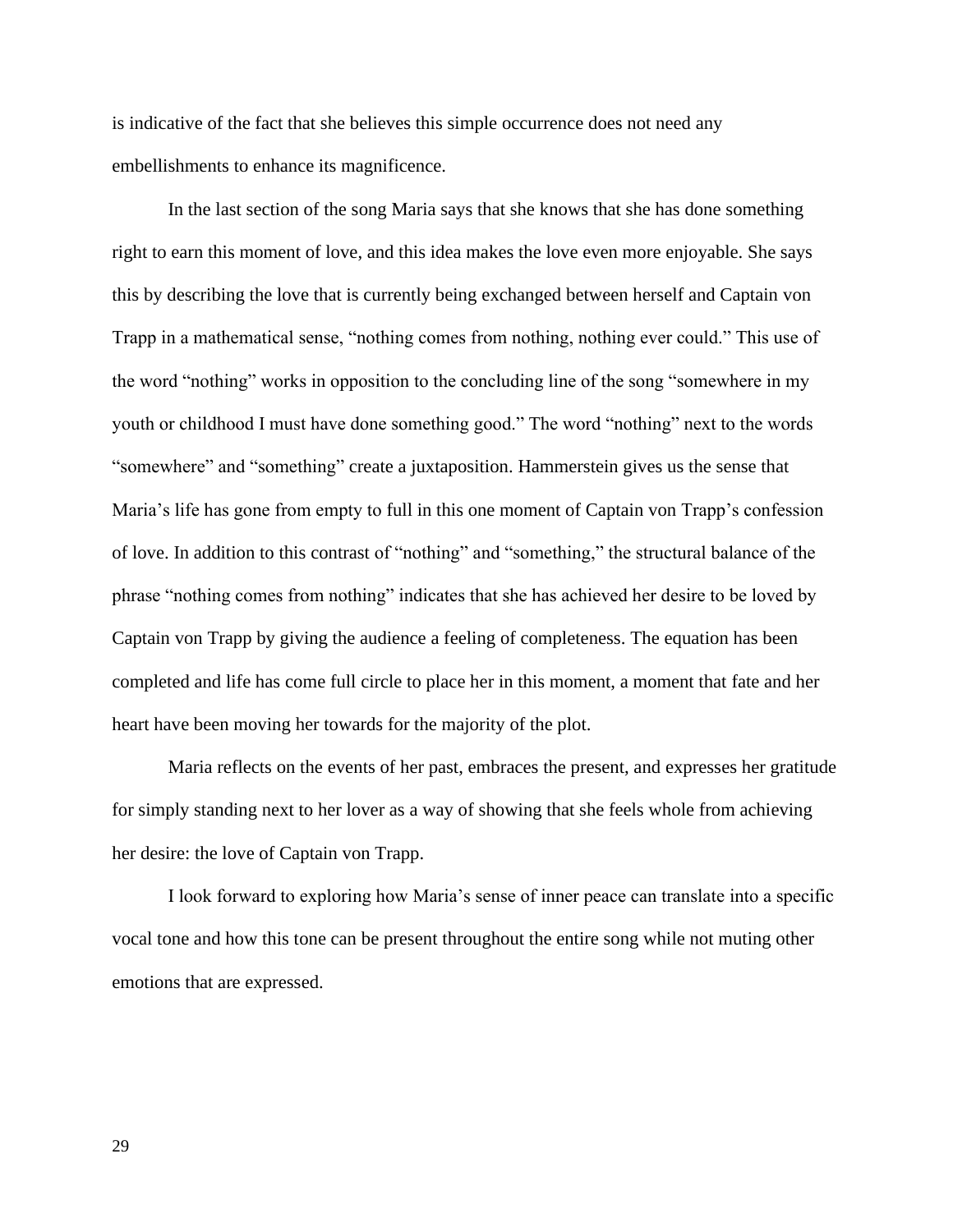#### Reflection

In this reflection I will provide an overview of my findings about desire in each of the songs and briefly explain how I ended up using these findings in my rehearsal process. I will consider the steps of the preparation that went smoothly as well as the steps I would change if I were to do it again. Finally, I will assess what newfound knowledge and skills I gained from this project and what I am contributing to the discourse community through its completion.

In the song "I Cain't Say No" from the musical *Oklahoma!* Ado Annie desires to have the freedom to do what she wants. She compares her own behavior to the behavior society expects from her. She attempts to explain what she is going through to her friend Laurey. By the end of the song Annie has given up the hope of acting within social constraints. She embraces her own power and freedom. The lyrical analysis I wrote on "I Cain't Say No" informed my character choices by helping me pinpoint how Ado is trying to affect her scene partner, Laurey. I was able to locate some moments when Ado changes her language in order to appeal to what she believes Laurey's moral standards are. In rehearsal, I focused a lot on viewpoints and how different ideas live in different physical places off stage. For example, every time Ado references a man she looks off slightly stage right. I explored how Ado might interact with these different spaces so it is visually clear when she is addressing Laurey and when she is in her own daydreams. One discovery I made in rehearsal is that the midwestern dialect written into the song encourages a mixed sound, a style of singing that requires less space in the back of the throat and the soft palate in a lowered position. The dialect seemed to get me out of my head. It helped me veer away from a "pretty" sound when singing. "Pretty" is not a tonal quality that is useful in this type of comedic number. One difficulty I faced while preparing this number was applying the idea that Ado is trying to affect Laurey. I found myself feeling unaware of what Laurey's reactions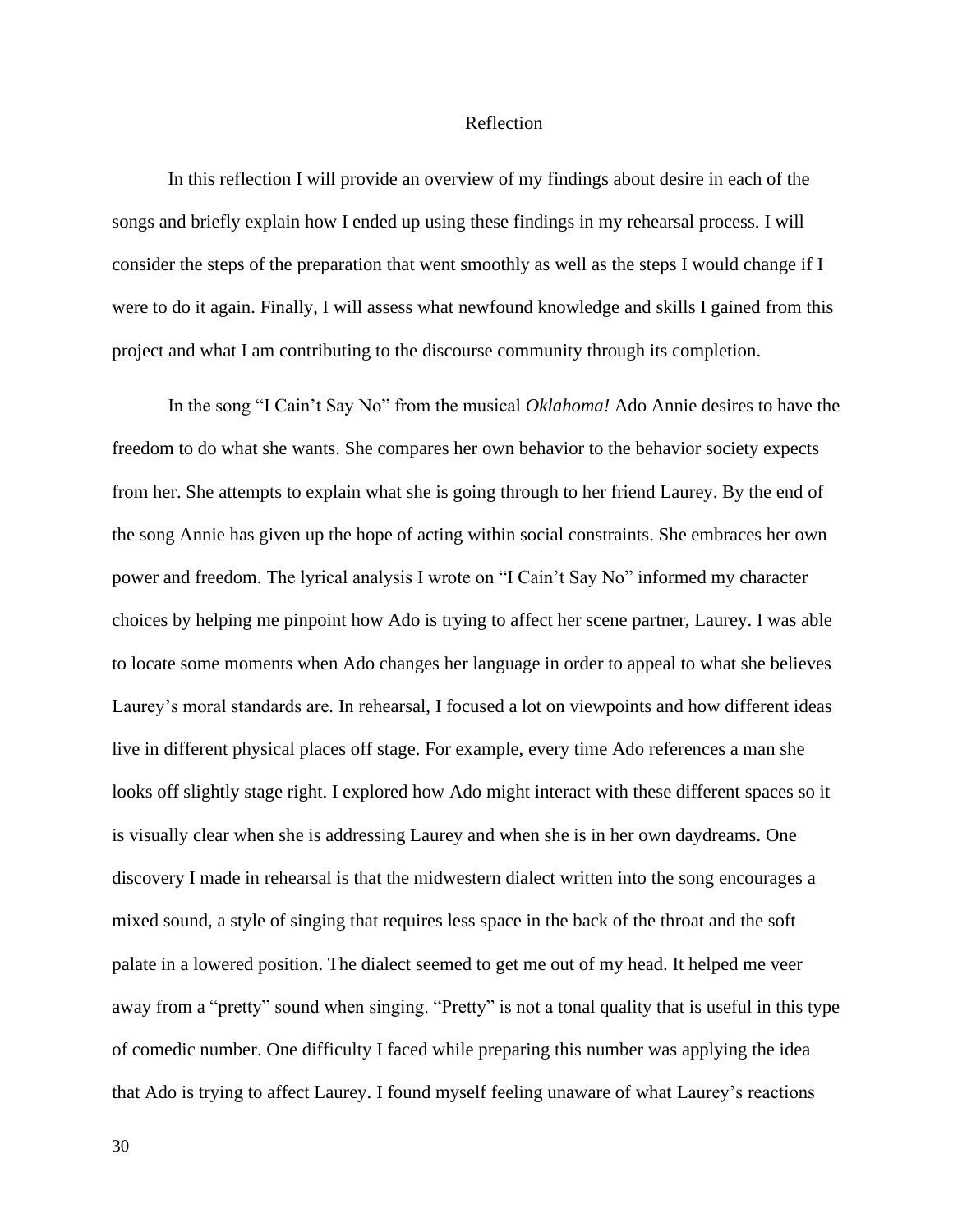were to my words as I went through the song. It was a challenge for me to make strong choices in the song regarding when I am speaking with earnestness versus when I am speaking with an agenda.

In the song "Surrey with the Fringe on Top" I found that Curly merely desires to spend time with Laurey. He uses a beautiful description of what their date together could be like in order to persuade Laurey to say yes. I applied my lyrical analysis while rehearsing this song by using all the descriptive words to help inform my blocking. In order for Curly to paint a persuasive picture he must fill it with details that both Laurey and he can relate to. Because she cannot see the images in his head, he must enact or at least allude to what those images are through his movement. I also focused on varying my tone in each verse to keep Curly's argument engaging. I tried to bring out words involving animals by imitating the sound each animal would make in my tonal quality. These sounds add an element of playfulness to the number, which is indicative of the nature of Curly and Laurey's courtship. What changed by the end of my rehearsal process is Curly's physicality. I had originally intended on playing him as a man but decided against it in the end. I found that trying to manipulate my physicality to depict a different gender took away from the earnestness of the number. Being able to manipulate my gender on stage is something I would like to work on for the future.

In the song "Mister Snow" I found that Carrie desires her wedding day to arrive. She creates an intricately detailed daydream of what the day will be like as a way to live it out repeatedly before it actually happens. I applied this idea in rehearsal by focusing on Carrie's relationship to Julie, the person she is speaking to in this song. I tried to imagine a close friend or relative as the person I was talking to in order to channel a comfortable sincerity that is only present when we talk to people we are very comfortable around. I discovered that if I could

31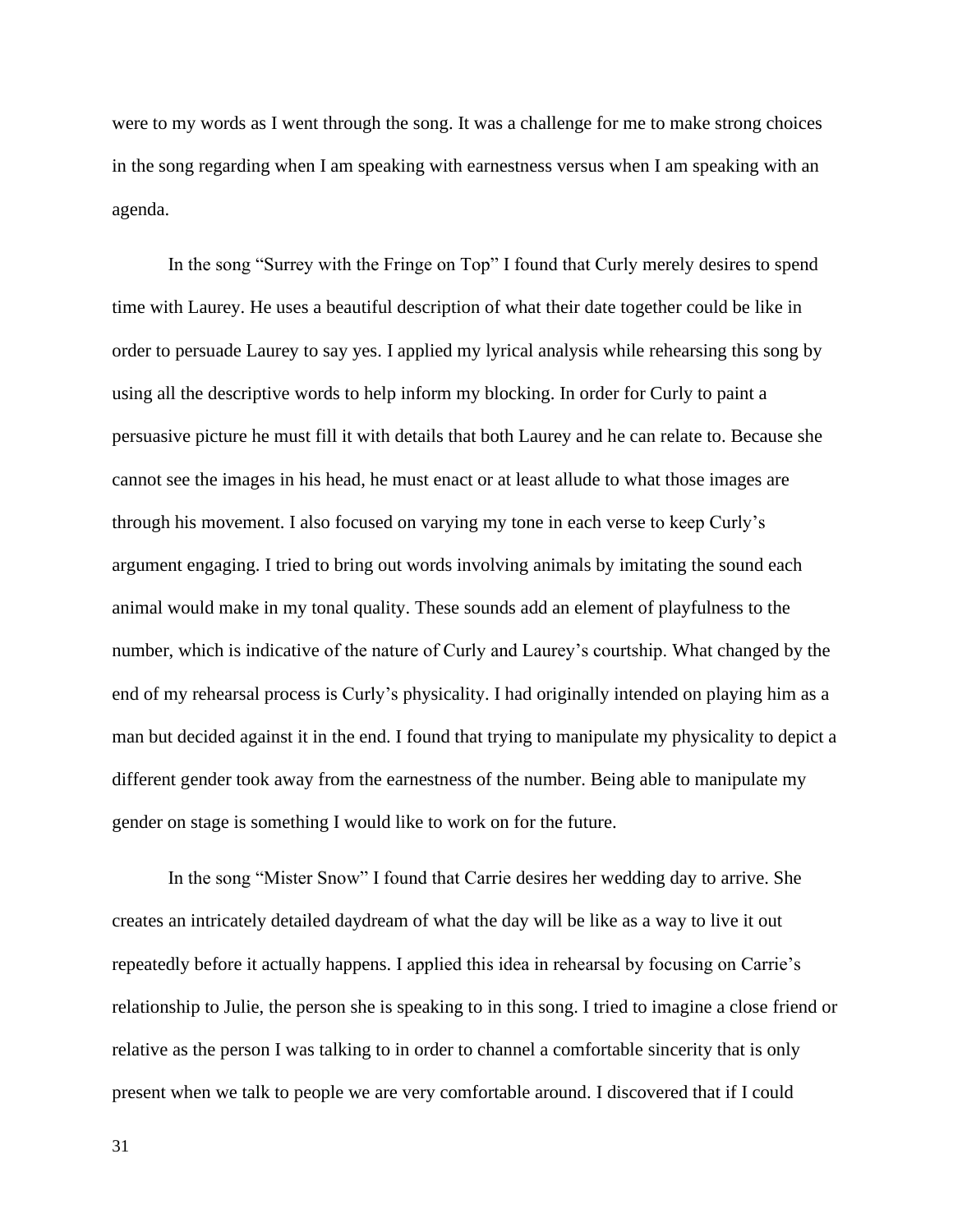imagine Julie's reaction to what I tell her throughout the song, I am able to stay centered while also feeling excited to share the rest of my daydream with her. I found that it was difficult to balance expressing Carrie's love for Enoch with Carrie's excitement over the details of the wedding day. I had to search for ways I could always make it clear to the audience that she is excited about marrying because she is marrying him, not because of the celebration, beautiful church, or flowers she describes.

In the song "When the Children are Asleep" Enoch expresses his desire to be worthy of Carrie's love and Carrie expresses her desire live out a happy marriage with him. My duet partner Zach and I have worked on how Enoch's business-oriented mindset can manifest in his precise relationship to the rhythm and how this can contrast with Carrie's playful, awkward personality, which could manifest in her stretching the rhythm of particular lines. In the section of the song when Enoch and Carrie sing over each other, Zach and I worked on picking up on each other's dynamics to make it sound like a conversation. I discovered that by knowing clearly what my character's opinion is about the future or partner they sing about, the character's vocal traits become more distinct. I struggled to find a lighter sound while singing this song or as singers may know it, finding my pure head voice. The melody of the song covers such a wide range of notes that I really had to work on maintaining the same easy quality throughout my vocal range.

In the Song "If I Loved You" Julie and Billy desire to confess their love for one another, but neither of them are capable of opening up at such a deep level. Zach and I worked on adding in everyday moments of discomfort that would be familiar to the audience. In these moments Zach and my interactions feel forced and awkward. We discovered that these times of discomfort can have many different levels from annoyance to anger. Julie and Billy challenge each other.

32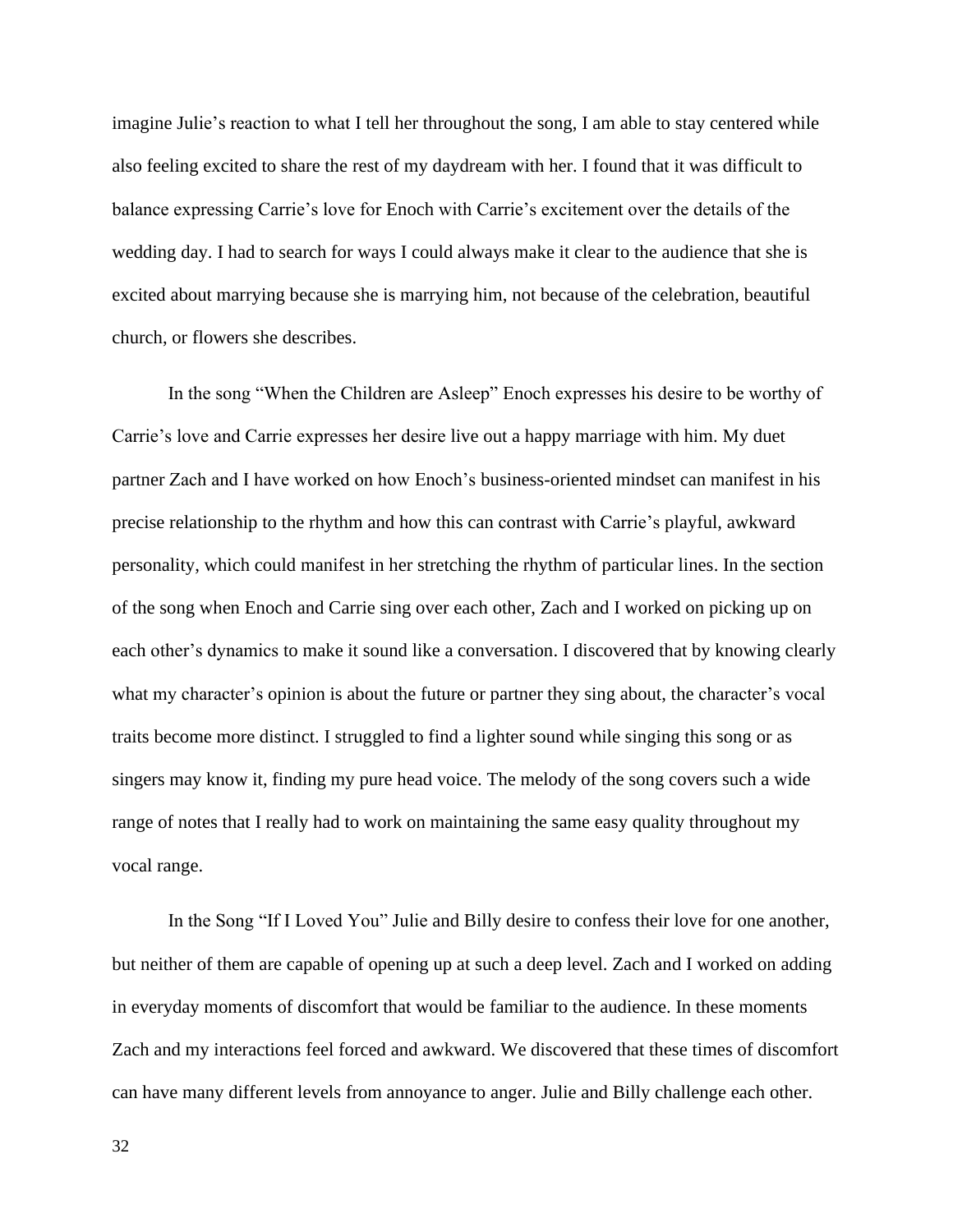What proved difficult for Zach and me was the idea of letting go of a classical sound until the specific flashes of tenderness that require it. A classical sound throughout the entire song actually takes away from some of the moments of tension and discomfort between Julie and Billy that make their characters more believable.

In the song "Wonderful Guy" Nelly desires to express her love without embarrassment. I applied this idea in rehearsal by exploring her transition from serious to giddy. At the beginning of the song I tried to make her words feel more internal as she encourages herself to open up. By the end of the song, she lets the happy madness of her emotions out through movement, ridiculousness, and laughter. During rehearsal, I discovered that Nelly's character is significantly quirkier than I had previously thought. Her wordy phrases indicate that she is brainy and anxious. One aspect of the song that needed extra work was the transition from self-conscious to carefree. Letting out childlike energy took some getting used to as college students and all adults for that matter are often encouraged to be professional and composed. I have so much practice trying to be that "adult" person that it took some work to unlearn that way of presenting myself.

In the song "Getting to the Know You" Miss Anna desires a friendship and sense of understanding between herself and her students. I incorporated this idea into rehearsal by working on my physical presence and different ways I can make myself appear open and inviting. I discovered that I did not have physically to reach out in order to extend an offer of friendship, but rather consciously decide not to make myself smaller. This may seem like a basic action to take but it was a challenge considering that women in general are asked to take up less physical and social space than they naturally fill. This challenge was another instance in my rehearsal process where I had to unlearn the me I practice being in everyday life.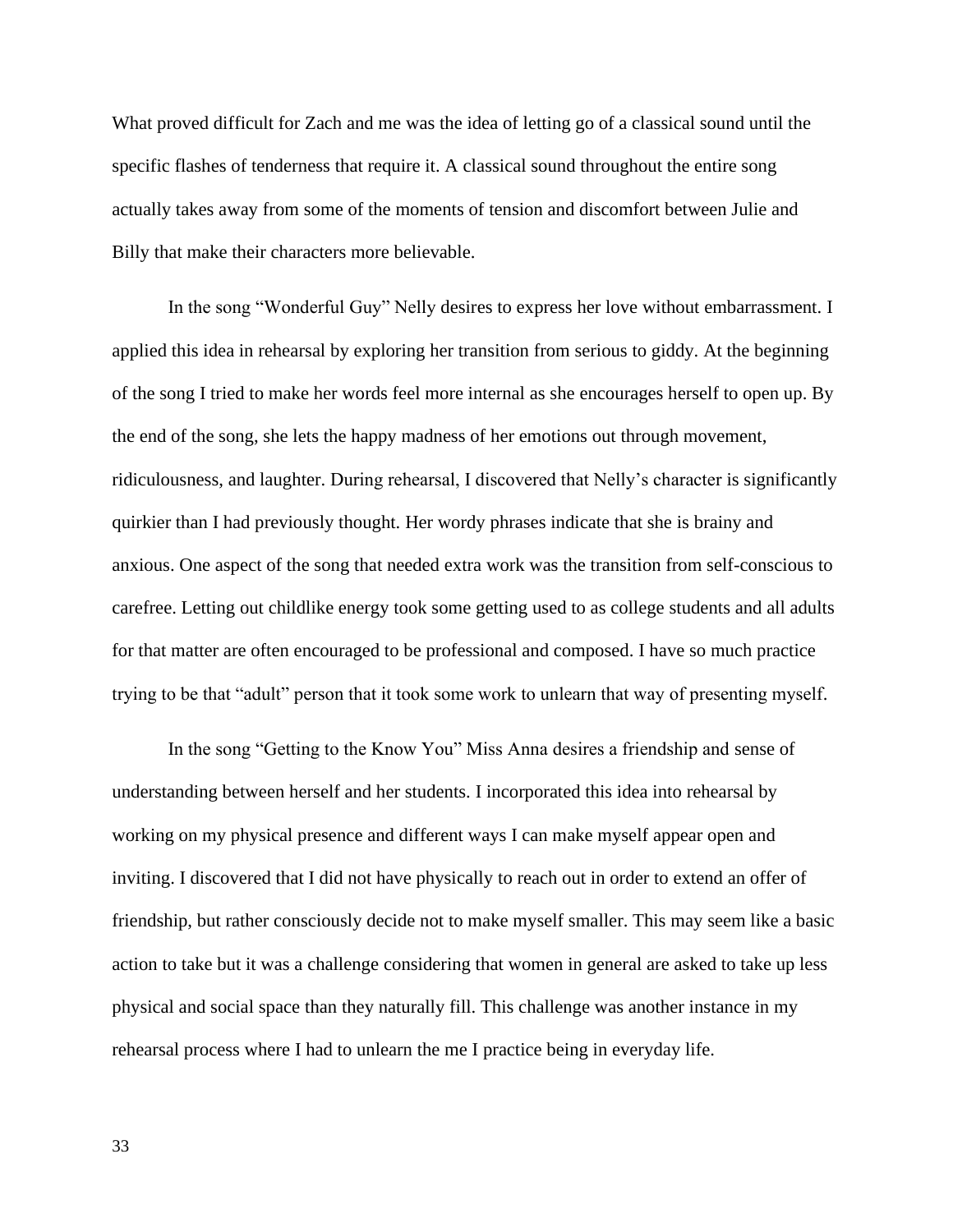In the song "We Kiss in a Shadow" Tup Tim desires to love Lun Tha without fear of repercussions from the king. I tied this idea into rehearsal by exploring how I can simulate the feeling of telling a secret. I practiced singing to small objects and visualizing fragile objects affected by the slightest brassiness in my voice. I discovered that the vowels of the second verse of the song encourage a more mixed sound (a type of singing that sounds less classical), which naturally contrasts with the tone I use while singing about the hidden parts of my love in the first verse. It was a challenge for me to switch my style of singing from classical to mixed while maintaining character traits that should be present throughout the song.

The song "I Have Confidence in Me" was written for *The Sound of Music* and was originally going to be on my set list. After taking another look at the sources I collected that had information on the construction of this musical I discovered that this song, although credited to Hammerstein, was written by Hammerstein's musical director, Vincent J. Donehue. Hammerstein was very sick during the making of *The Sound of Music* and did not write as many of the lyrics as people give him credit for. Although I did not perform this song, I still learned from the process of analyzing its lyrics. In this song Maria desires the confidence to face the changes and challenges in her future. I applied this idea in rehearsal by working on every line that she repeats and how I can accentuate it differently each time I sing it. This vocal choice makes Maria's growing confidence throughout the song become clear. I discovered that tempo changes can also really help me to build up energy and power without having to increase my volume. I was tested by the length of this song. I had to think through the song and understand why I jump from one line to the next so I am able to remember the order of the lyrics in context.

In the song "Something Good" Maria has received her desire, Captain von Trapp's love. I studied this concept in rehearsal by searching for ways to accentuate her contentment and inner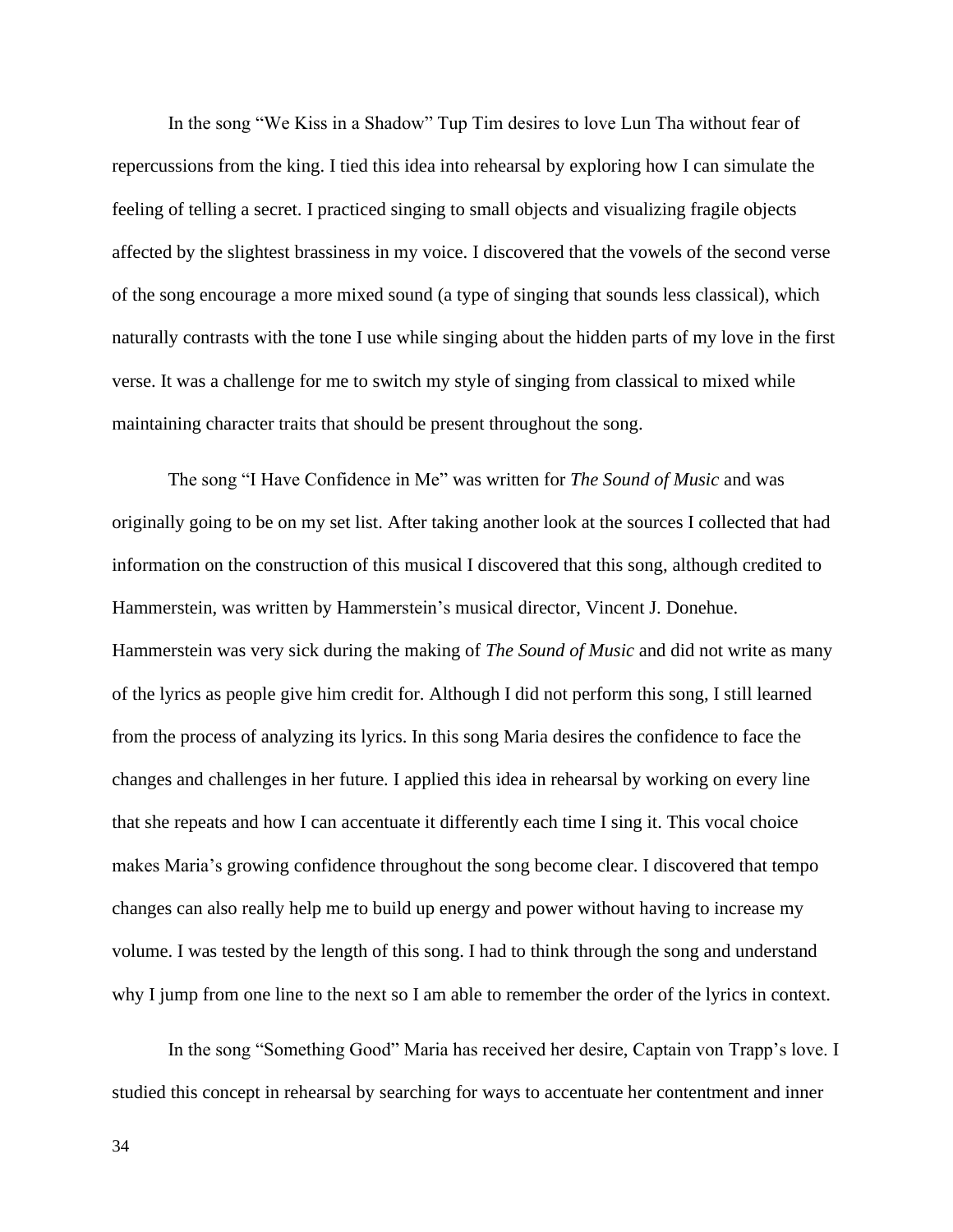peace. I discovered that extra attention must be given to the placement of my feet during the song. My feet must be settled and my calves relaxed; otherwise, I cannot simulate any sort of feeling of contentment. Something that challenged me was keeping my eyes alive throughout this song. I noticed myself getting introspective, which is alright to a point, but I still need to be singing to another person even if they are not physically present during my performance. I must also take into consideration that I need to project outwardly towards the audience even if my thoughts are introspective.

I found that it was helpful to write these essays because it sparked new questions I had about the songs and gave me more of a general appreciation and understanding for how each of the characters' brains work. Even though I did not end up performing the song "I Have Confidence in Me," analyzing its lyrics still encouraged me to find new ways of approaching Maria's character. If I were to go back and change anything about my approach to the music, I would not just focus on the characters' desires outside of the song because focusing on desire alone seemed to make my acting choices a little more internal. It would have been helpful to spend more time analyzing how the character singing desires their lines to provoke a particular reaction from their scene partner. My research on desire mainly acted as background information to help me develop the characters by themselves, but it would have been helpful to analyze the text in a way that more directly gets to how each character acts when influenced by the reactions of the character they are speaking to.

The most valuable thing I have gained from this experience as a performer is practice with artistic integrity. I made my own character choices from my own analysis of the character choices rather than just imitating previously performed renditions of the songs. The practice of choosing whom I think these characters are and then believing in them enough to share them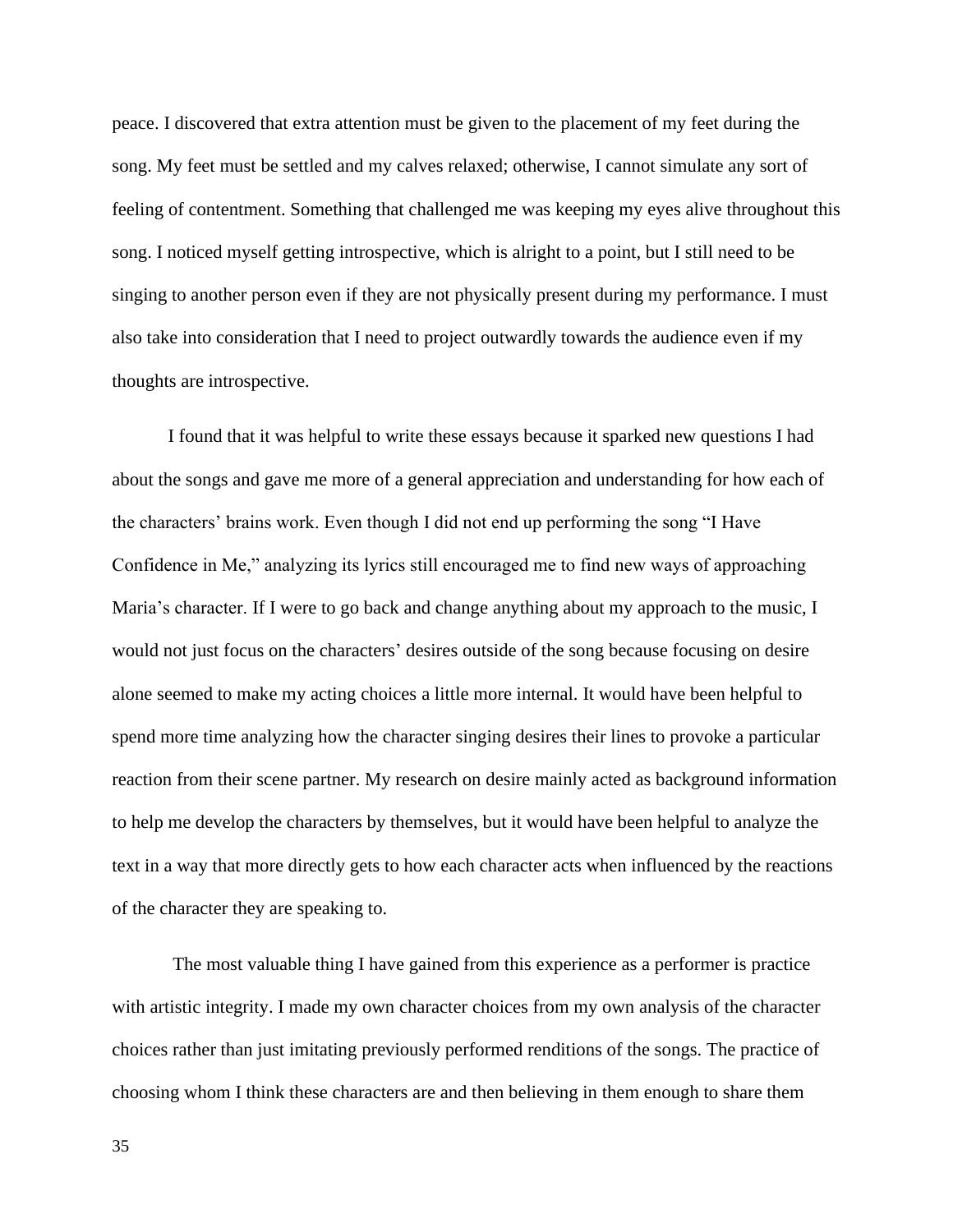with an audience has helped me become more comfortable with committing to my vision of characters.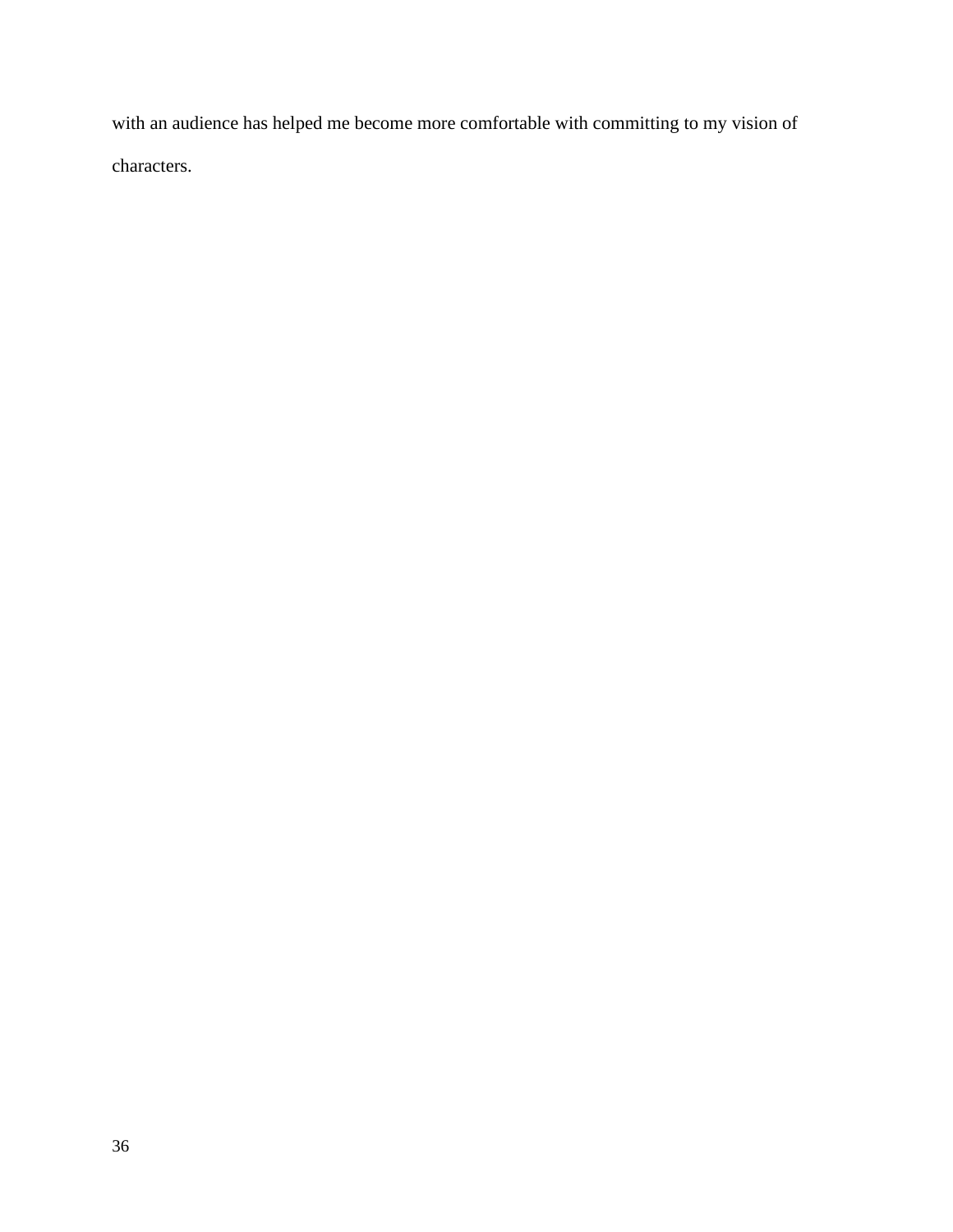#### Bibliography

Hughes, Diane, and Pauline Manley. "Expressing Artistic Development and Intent: Creative and Educational Pedagogy for Music Theater Studies." 2010. Accessed April 21, 2019. https://researchers.mq.edu.au/en/publications/expressing-artistic-development-and-intentcreative-and-education.

This article makes the argument that to fully embody a performance piece, performers should explore the "development of pedagogical strategies." Professor Hughes and Professor Manley collected data from a group of university students that provide us with information on how different improvisational practices affect the student's depth of understanding for that piece's "intent," and how these practices are a pathway for "artistic development." The actor should construct their performance through a series of improvised explorations involving "movement and sound." The written text of the piece being performed is justified by the actor's performance, not vice versa. One of the authors, Diane Hughes, is a researcher and professor of Music and vocal Studies at Macquarie University in Sydney, Australia. She is the former National President of Teachers of Singing and her areas of specialty are vocal artistry, performance, and cultural musicology. The other author, Dr Pauline Manley, is the head of the Dance department at Macquarie University.

Kim H. Kowalke, "Theorizing the Golden Age Musical: Genre, Structure, Syntax," in *A Music-Theoretical Matrix: Essays in honor of Allen Forte (Part V),* ed. David Carson Berry, *Gamut* 6/2 (2013): 133-184.

This article outlines the formation of golden age musical theater; drawing from musicals preceding and proceeding this era in order to isolate the characteristics which make golden age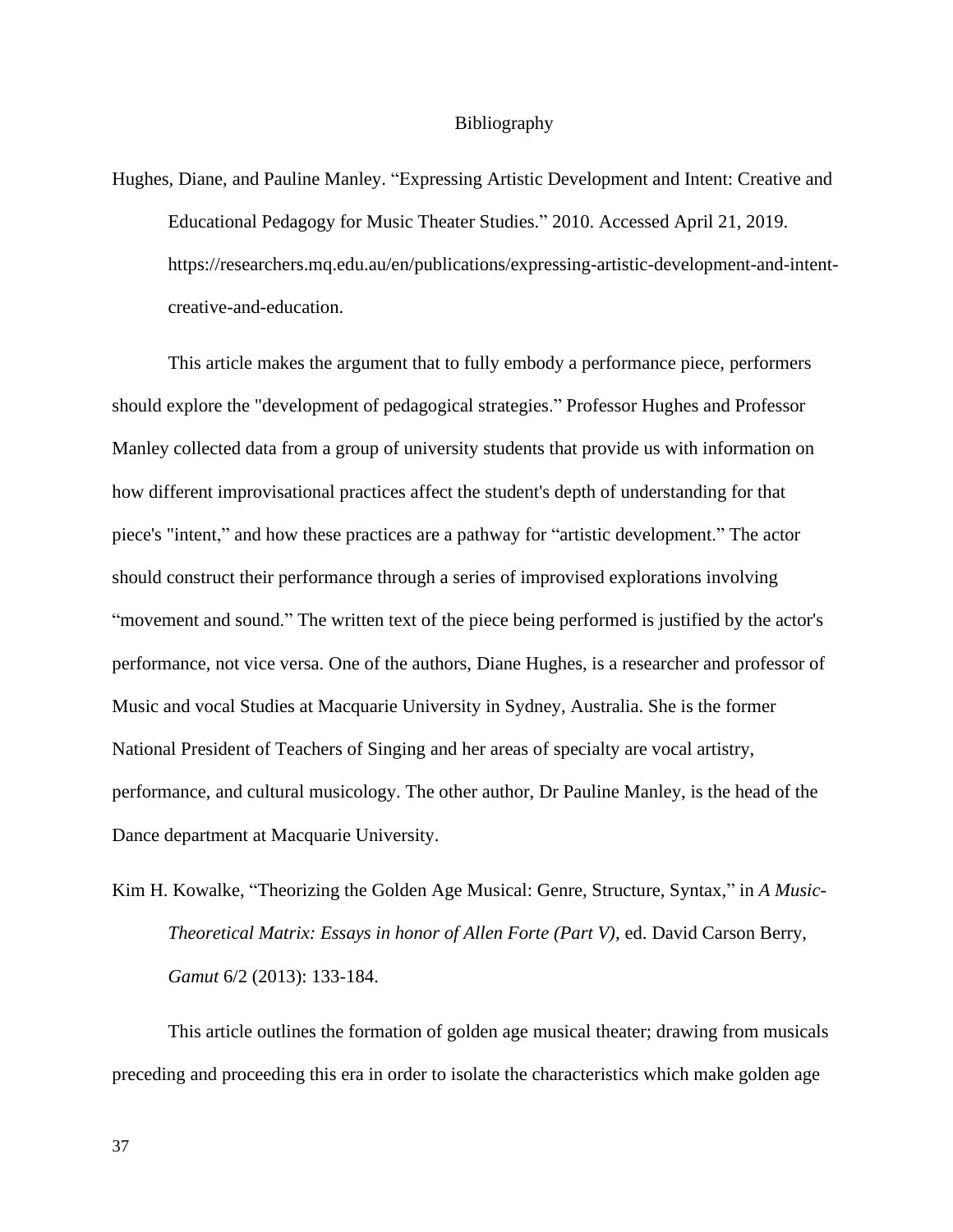musicals unique. The point is made that Rodgers and Hammerstein's work defined this era of musicals. Their work was a new (at the time) mixture of operetta and musical comedy, and took the name "musical play," because the music was so seamlessly integrated into the plotline. This article discusses the dramatic tension written into many golden age works as well as all of the subgenres of musicals being created due to the unique plotlines and themes being suddenly introduced on Broadway. The author, Kim H. Kowalke, received his undergraduate degree in Musicology at Macalester College, and his MA, MPhil, and PhD from Yale University. He teaches at Eastman School of Music as a Professor of Musicology, with his special areas of study in 19<sup>th</sup>-20<sup>th</sup> century music, opera, and musical theater: Hindemith, Orff, and Sondheim in particular. He is the founder of the "international Lotte Lenya Competition for theater singing."

Taylor, Millie. "Experiencing Live Musical Theater Performance: La Cage Aux Folles and Priscilla, Queen of the Desert." *Popular Entertainment Studies*. 2010. Accessed April 22, 2019. https://novaojs.newcastle.edu.au/ojs/index.php/pes/article/view/11.

This article uses *La Cage Aux Folles* and *Priscilla, Queen of the Desert*, as case studies to explain how emotions on the stage are transferred to audience members and then back to the stage again. When actors portray emotion through vocal articulation, physical presentation, and movement, the audience begins to feel empathy for them, due to the "mimetic response." The audience is experiencing a flash of "muscular memory of similar movements and the attached emotional states." The author, Millie Taylor, is a Professor of Musical Theater at the University of Winchester as well as a veteran director working with both nationally renowned Shakespeare companies and musical theater companies around Europe and the U.K. She has an MA in Theater Practice and a PhD in Drama and Music. Her areas of specialty are Musical Theater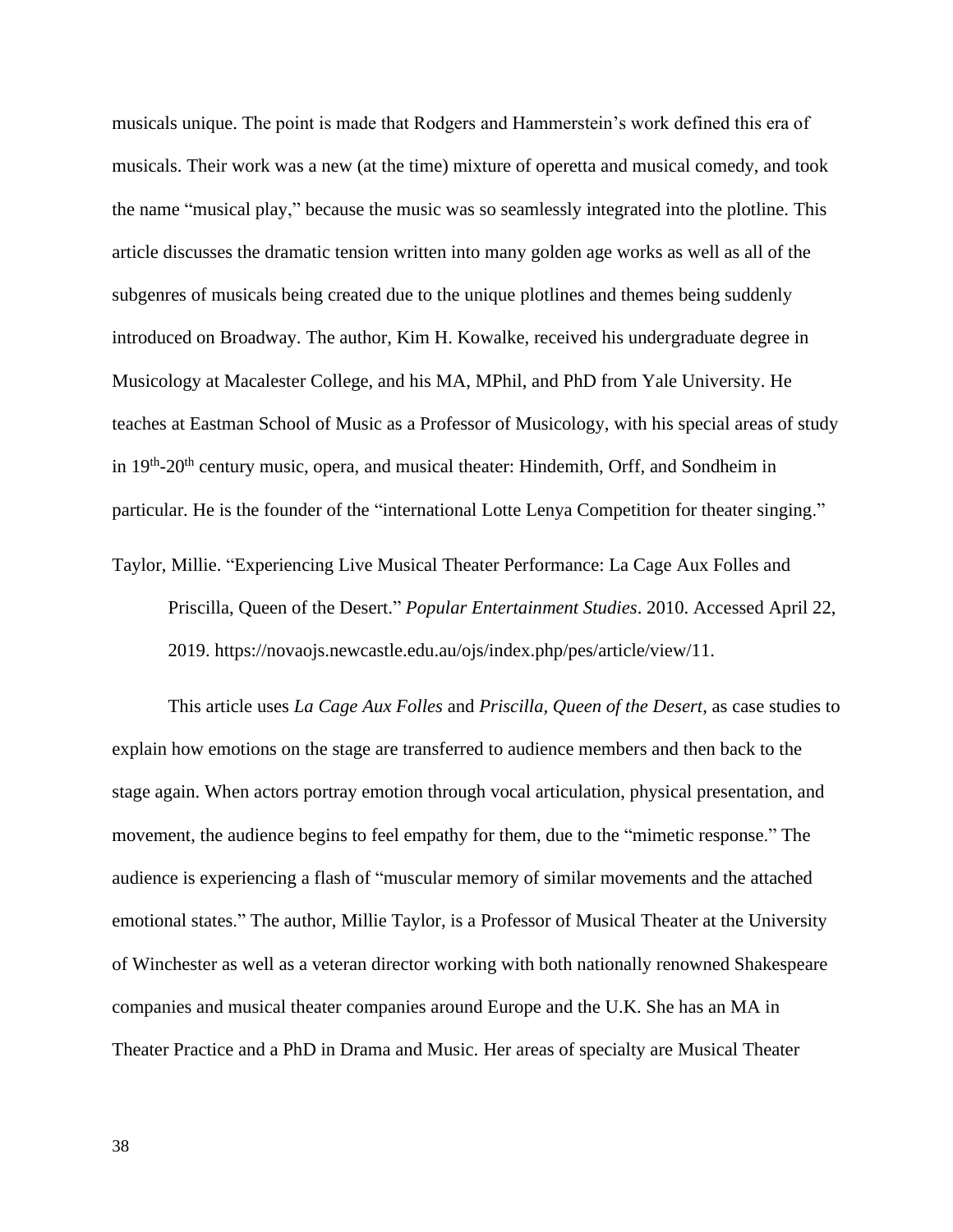history, dramaturgy, performance analysis, and politics, pantomime, and contemporary musical theater.

Vipond, Douglas, Russell A. Hunt, James Jewett, and James A. Reither, "Making Sense of Reading." *Developing Discourse Practices in Adolescence and Adulthood,* Ed. Richard Beach and Susan Hynds. Norwood: Ablex, 1990. 110-35.

This article outlines different "modes of reading." The mode depends on the type of narrative being analyzed, information-driven, story-driven, or point-driven. Information driven narrative is formulaic and calculated. It is most commonly used in math and science related texts. Story-driven narrative is focused on engulfing the reader in the world of the story. This sort of narrative is present in many books that are read for enjoyment. Many fiction and science fiction novels fall under this category. Point-driven narrative is correlated with "conversational storytelling," where the plot and depth of the characters unfolds itself through dialogue. Plays are a good example of this type of narrative. I will be using the point-driven model described in this article to examine the lyrics of the Rodgers and Hammerstein songs I will be performing. One of the authors of this article, Russel A. Hunt, is a Professor of English at St. Thomas University. I could not find sufficient information on the other authors of this article.

Cameron, Deborah, and Don Kulick. "Introduction: Language and Desire in Theory and Practice." *Language & Communication*, vol. 23, no. 2, 2003, pp. 93–105.

This essay provides me with a definition for the term "desire," which I will be referencing throughout the body of my thesis. It discusses how desire is depicted in literary works. It also describes how desire is portrayed through the spoken word. One of the authors, Deborah Cameron, is a Professor of Language and communication at Worcester College at